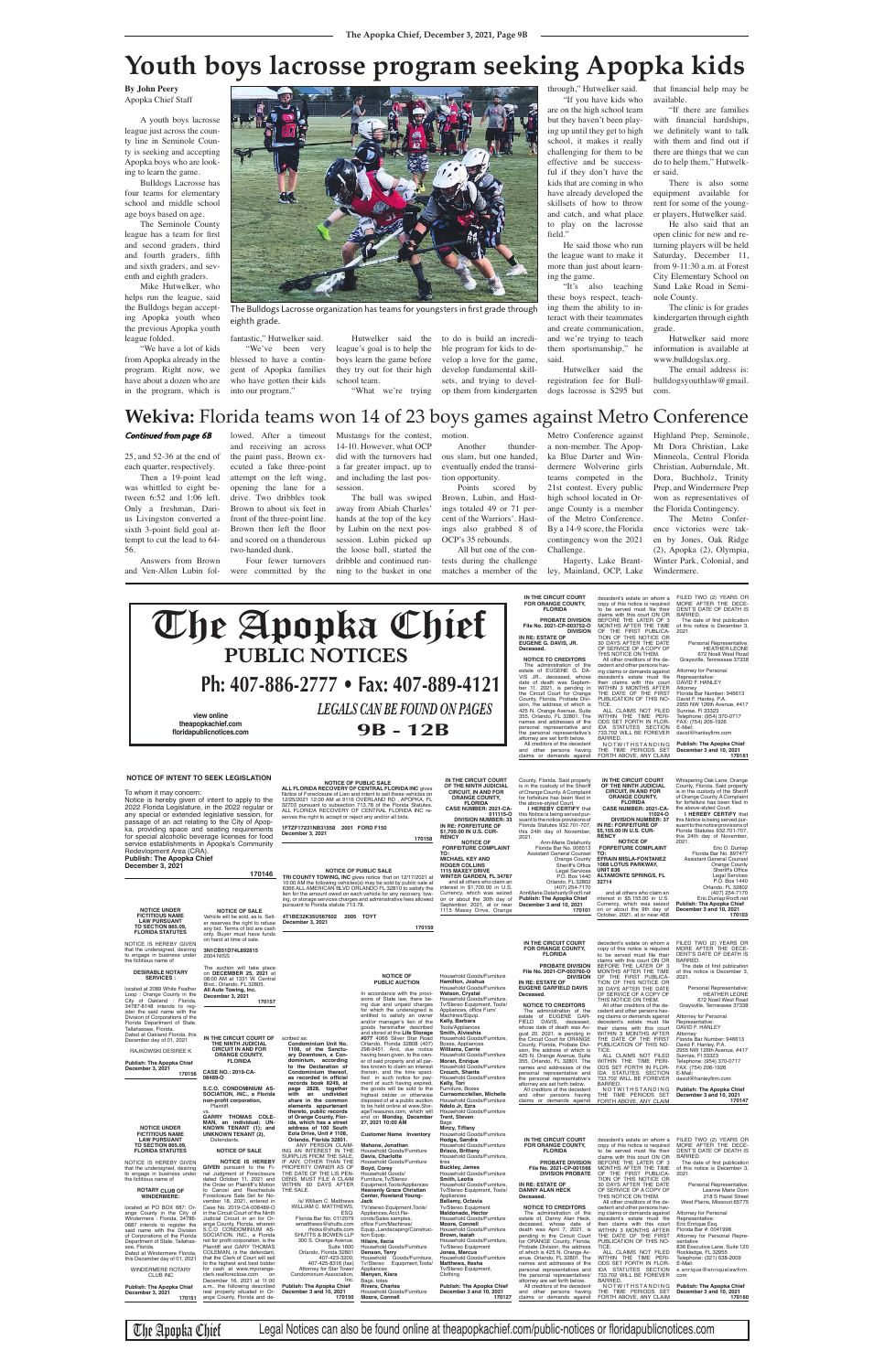# The Apopka Chief **LEGAL ADVERTISING** *legal publication*

*on pages*

*9B-12B* **Ph: 407-886-2777 • Fax: 407-889-4121 • www.theapopkachief.com**

## NOTICE IS HEREBY GIVEN that the undersigned, desiring<br>to engage in business under<br>the fictitious name of

### **IN THE CIRCUIT COURT FOR ORANGE COUNTY, FLORIDA PROBATE DIVISION File No. 2021-CP-003725-O Division IN RE: ESTATE OF ANN ORR Deceased. NOTICE TO CREDITORS** The administration of the estate of ANN ORR, de-ceased, whose date of death was July 17, 2021, is pending in the Circuit Court for Orange County, Florida, Probate Division, the address of which<br>
is Clerk's Office / Probate,<br>
Orange County Courthouse<br>
- #355, P. O. Box 4994, Or-<br>
lando, FL 32802-4994. The<br>
names and addresses of the personal representative and the personal representative's attorney are set forth below. All creditors of the decedent and other persons having claims or demands against decedent's estate on whom a<br>copy of this notice is required<br>claims with this court ON OR<br>BEFORE THE LATER OF 3<br>MONTHS AFTER THE TIME<br>OF THE FIRST PUBLICA-TION OF THIS NOTICE OR<br>30 DAYS AFTER THE DATE<br>OF SERVICE OF A COPY OF<br>THIS NOTICE ON THEM.<br>All other creditors of the dering claims or demands against<br>ing claims or demands against<br>their claims with this court<br>WITHIN 3 MONTHS AFTER<br>WITHIN 3 MONTHS AFTER<br>PUBLICATION OF THIS NO-TICE. ALL CLAIMS NOT FILED WITHIN THE TIME PERI-ODS SET FORTH IN FLOR-IDA STATUTES SECTION 733.702 WILL BE FOREVER BARRED.<br>NOTWITHSTANDING<br>THE TIME PERIODS SET<br>FORTH ABOVE, ANY CLAIM<br>FILED TWO (2) YEARS OR

Attorney for Personal Representative: William J. McLeod<br>Attorney

Orlando, FL 32824 (407) 601- 4169. And, due notice having been given, to the owner of said<br>property and all parties known<br>to claim an interest therein,<br>and the time specified in such<br>notice for payment of such<br>having expired, the goods will be sold to the highest bidder or otherwise disposed of at a public auction to be held online at www.StorageTrea-sures.com, which will end on TV/Stereo Equip **Jannette Maymi Coriano** Hsld gds/Furn **Omar Rodriguez Rivera**<br>Hsld gds/Furn;<br>Tools/Applnces **Olga Divinia Delatorre** Hsld gds/Furn **Ashley Gary** Hsld gds/Furn; TV/Stereo Equip **Publish: The Apopka Chief December 3 and 10, 2021 170098**

NOTICE OF PUBLIC SALE<br>Public notice is hereby given that ACE TRANSPORTATION<br>SYSTEMS LLC, d/b/a ACE WRECKER, will hold a public<br>sale at ACE TRANSPORTATION SYSTEMS LLC, d/b/a ACE<br>WRECKER, 5601 South Orange Blossom Trail, Orl

# **Customer Name Inventory<br>MacKenzie Griffin<br>Hsld gds/Furn, Boxes<br>Angel Santiago<br>Hsld gds/Furn Sachas Javier**

**NOTICE UNDER FICTITIOUS NAME LAW PURSUANT TO SECTION 865.09, FLORIDA STATUTES**

> **Fairfi eld Inn & Suites Orlando International Drive /Convention Center**

located at 8214 Universal

Blvd, in the County of Orange

goods hereinafter described<br>and stored at the **Life Storage**<br>#507 11583 University Blvd.<br>Orlando, Fl 32817 (407) 207-<br>0011. And, due notice having been given, to the owner of

said property and all parties<br>therein, and the time speci-<br>fied in such notice for pay-<br>ment of such having expired,<br>the goods will be sold to the

MORE AFTER THE DECE-DENT'S DATE OF DEATH IS BARRED.<br>The date of first publication of this notice is December 3,

2021.

the address(es) on record at<br>the clerk's office.<br>WARNING: Rule 12.285,<br>Florida Family Law Rules<br>of Procedure, requires cer-

Personal Representative: Marilyn Orr Zincke 23925 Sundance Dr. Sorrento, Florida 32776

Attorney Florida Bar Number: 322024 MCLEOD MCLEOD & MCLEOD PA 48 East Main Street (32703) Post Office Drawer 950<br>Apopka, Florida 32704-0950<br>Telephone: (407) 886-3300 Fax: (407) 886-0087 E-Mail:

**NOTICE OF PUBLIC AUCTION** In accordance with the provi-sions of State law, there be-

ing due and unpaid charges for which the undersigned is entitled to satisfy an owner and/or manager's lien of the goods hereinafter described and stored at the **Life Storage #8304,** 14916 Old Cheney Hwy, Orlando, FL 32828 Phone #: (407) 208-9257. And, due notice having been given, to the owner of said property and all parties known to claim an interest therein, and the time specified in such notice for payment of such having expired, the goods will be sold to the highest bidder or otherwise disposed of at

a public auction to be held online at www.StorageTrea-sures.com, which will end on **Monday, December 27, 2021 10:00 AM**

Hsld gds/Furn, TV/Stereo Equip, Tools/Applnces **Stephanie Lancaster** Hsld gds/Furn, TV/Stereo **Equip Felicia Williamson**  Hsld gds/Furn, Boxes, Bins **Publish: The Apopka Chief December 3 and 10, 2021 170106**

**SRT TOWING** gives Notice of Foreclosure of Lien and intent to sell this vehicle on Decem-ber 20, 2021 @7AM at 72

West Jersey Street, Orlando,<br>Fl 32806, Phone 407-633-<br>8450, pursuant to subsection<br>713.78 of the Florida Statutes.<br>SRT TOWING reserves the<br>right to accept or reject any

# and/or all bids.

**2004 Nissan Titan (White) VIN# 1N6AA07A34N542764 December 3, 2021**

**170111**

| <b>NOTICE OF</b><br><b>PUBLIC AUCTION</b> | <b>Cunningham, Anthonice</b><br>Hsld gds/Furn | OF THE NINTH JUDICIAL<br><b>CIRCUIT. IN AND FOR</b> | file the original with the clerk<br>of this Court at 425 N. Orange | and E-Mail Address, Florida<br>Supreme Court Approved | .<br><b>PUBLIC AUCTION</b><br>In accordance with the provi- | $1004$ yuuri unii<br><b>Jabarus Nathan</b><br>Hsld gds/Furn | <b>NOTICE UNDER</b>                                            |
|-------------------------------------------|-----------------------------------------------|-----------------------------------------------------|--------------------------------------------------------------------|-------------------------------------------------------|-------------------------------------------------------------|-------------------------------------------------------------|----------------------------------------------------------------|
| In accordance with the provi-             | Garcia, Mitzv                                 | <b>ORANGE COUNTY.</b>                               | Ave. Orlando FL 32801 before                                       | Family Law Form 12.915.)                              | sions of State law, there be-                               | <b>Frank Owens</b>                                          | <b>FICTITIOUS NAME</b>                                         |
| sions of State law, there be-             | Hsld gds/Furn                                 | <b>FLORIDA</b>                                      | service on Petitioner or im-                                       | Future papers in this lawsuit                         | ing due and unpaid charges                                  | Hsld gds/Furn                                               | <b>LAW PURSUANT</b>                                            |
| ing due and unpaid charges                | Lorthe, Windy                                 | Case No: 2021-DR-13715-0                            | mediately thereafter. If you                                       | will be mailed or e-mailed to                         | for which the undersigned is                                | Ivory Amos                                                  | <b>TO SECTION 865.09.</b>                                      |
| for which the undersigned is              | Hsld gds/Furn                                 |                                                     | fail to do so, a default may                                       | the address(es) on record at                          | entitled to satisfy an owner                                | Hsld gds/Furn                                               | <b>FLORIDA STATUTES</b>                                        |
| entitled to satisfy an owner              | Ashley, Takevia                               | Danut Sandulescu,                                   | be entered against you for                                         | the clerk's office.                                   | and/ or manager's lien of the                               | Alondra Alondra                                             |                                                                |
| and/ or manager's lien of the             | Hsld gds/Furn                                 | <b>Petitioner</b>                                   | the relief demanded in the                                         | WARNING: Rule 12,285.                                 | goods hereinafter described                                 | Hsld gds/Furn                                               | NOTICE IS HEREBY GIVEN                                         |
| goods hereinafter described               | Deising, Rick                                 | and                                                 | petition.                                                          | Florida Family Law Rules                              | and stored at the Life Stor-                                | <b>Rashaad D Wilson</b>                                     | that the undersigned, desiring                                 |
| and stored at the Life Storage            | Hsld gds/Furn                                 | Adriana Anna Sandulescu                             | The action is asking the court                                     | of Procedure, requires cer-                           | age #1068 9001 Eastmar                                      | Hsld ads/Furn                                               | to engage in business under                                    |
| #508, 2650 N. Powers Dr                   | Rowley, Steven                                | Respondent.                                         | to decide how the follow-                                          | tain automatic disclosure                             | Commons Blvd Orlando. Fl                                    | Carlos A Pagan Alvarado                                     | the fictitious name of                                         |
| Orlando, FL 32818, 407-293-               | Hsld ads/Furn                                 |                                                     | ing real or personal property                                      | of documents and informa-                             | 32825 (407) 504-1957. And,                                  | Hsld gds/Furn                                               |                                                                |
| 6005.                                     | Saintflina, Ternicier                         | <b>NOTICE OF ACTION FOR</b>                         | should be divided:                                                 | tion. Failure to comply can                           | due notice having been given,                               | <b>Selene T Thomas</b>                                      | <b>Residence Inn</b>                                           |
| And, due notice having been               | boxes                                         | <b>DISSOLUTION OF MAR-</b>                          | {If applicable, insert the legal                                   | result in sanctions, includ-                          | to the owner of said property                               | Hsld gds/Furn                                               | <b>Near Universal Orlando</b>                                  |
| given, to the owner of said               | Williams, Litizia                             | <b>RIAGE OR PROPERTY</b>                            | description of real property,                                      | ing dismissal or striking of                          | and all parties known to claim                              | Dedan Looby                                                 |                                                                |
| property and all parties known            | Hsld gds/Furn                                 |                                                     | a specific description of per-                                     | pleadings.                                            | an interest therein, and the                                | Hsld gds/Furn                                               | located at 5614 Major Blvd, in                                 |
| to claim an interest therein,             | <b>Bernard, Abner</b>                         | TO:                                                 | sonal property, and the name                                       |                                                       | time specified in such notice                               | Lizzette Laureano                                           | the County of Orange in the                                    |
| and the time specified in such            | boxes                                         | Adriana Anna Sandulescu                             | of the county in Florida where                                     | Dated: 11/ 18/ 2021.                                  | for payment of such having                                  | Hsld gds/Furn                                               | City of Orlando Florida 32819,                                 |
| notice for payment of such                | Blyden, Alfred                                | 7686 Sugar Bend Drive                               | the property is located} None.                                     |                                                       | expired, the goods will be sold                             | Danny Johnson                                               | intends to register the above                                  |
| having expired, the goods                 | <b>TV/Stereo Equip</b>                        | Orlando, Florida 32819                              | Copies of all court docu-                                          | Tiffany M. Russell                                    | to the highest bidder or other-                             | Hsld gds/Furn                                               | said name with the Division                                    |
| will be sold to the highest               | Jenkins, Maxine                               |                                                     | ments in this case, includ-                                        | CLERK OF THE                                          | wise disposed of at a public                                | <b>Jabril S Harris</b>                                      | of Corporations of the Florida                                 |
| bidder or otherwise disposed              | Hsld gds/Furn                                 | YOU ARE NOTIFIED that an                            | ing orders, are available                                          | <b>CIRCUIT COURT</b>                                  | auction to be held online at                                | Hsld gds/Furn                                               | Department of State, Tallahas-                                 |
| of at a public auction to be              | Harden, Kenneth                               | action for dissolution of mar-                      | at the Clerk of the Circuit                                        | By: Felicia Sanders                                   | www.StorageTreasures.com,                                   | <b>Torre G St Aude</b>                                      | see. Florida.                                                  |
| held online at www.Storag-                | Hsld gds/Furn                                 | riage has been filed against                        | Court's office. You may re-                                        | <b>CIRCUIT COURT SEAL</b>                             | which will end on <b>Monday</b> .                           | Hsld gds/Furn                                               |                                                                |
| eTreasures.com, which will                | Bryson, Davidia                               | you and that you are required                       | view these documents upon                                          | Deputy Clerk                                          | December 27, 2021                                           | <b>Deborah Rogers</b>                                       | Dated at Atlanta, Georgia, this<br>23rd day of November, 2021. |
| end on <b>Monday/December</b>             | Hsld gds/Furn                                 | to serve a copy of your writ-                       | reauest.                                                           |                                                       | 10:00 AM                                                    | Hsld gds/Furn, Acctng rcrds/                                |                                                                |
| 27th, 2021@10:00 AM                       | Nicholas, Daniel                              | ten defenses, if any, to it on                      | You must keep the Clerk of                                         | <b>Publish: The Apopka Chief</b>                      | <b>Customer Name Inventory</b>                              | Sales Sampls                                                |                                                                |
| <b>CUSTOMER NAME/</b>                     | Hsld gds/Furn                                 | Danut Sandulescu whose                              | the Circuit Court's office                                         | December 3, 10, 17, 24,                               | Juan Ortiz                                                  | Alicia Perea                                                | Orange Hotel<br><b>Operating Company</b>                       |
| <b>INVENTORY</b>                          | Luckett, Johnathan                            | address is 7686 Sugar Bend                          | notified of your current ad-                                       | 2021                                                  | Hsld gds/Furn                                               | Hsld gds/Furn                                               |                                                                |
| Franklin, Gabriezia                       | Hsld gds/Furn                                 | Drive, Orlando, Florida 32819                       | dress. (You may file Desig-                                        | 170116                                                | <b>Rvan Smith</b>                                           | <b>Publish: The Apopka Chief</b>                            | Publish: The Apopka Chief                                      |
| Hsld gds/Furn                             | <b>Publish: The Apopka Chief</b>              |                                                     |                                                                    |                                                       | Hsld gds/Furn                                               | December 3 and 10, 2021                                     |                                                                |
| Murray, Kareem                            | December 3 and 10, 2021                       |                                                     |                                                                    |                                                       | <b>Keyonna Behling</b>                                      | 170108                                                      | December 3, 2021<br>170099                                     |
| Hsld gds/Furn                             | 170096                                        |                                                     |                                                                    |                                                       |                                                             |                                                             |                                                                |

The Apopka Chief Legal Notices can also be found online at theapopkachief.com/public-notices or floridapublicnotices.com

wim@mcleodlawfirm.com Secondary E-Mail:<br>sallen@mcleodlawfirm.com<br>Publish: The Apopka Chief<br>**December 3 and 10, 2021 170102** dress. (You may file Desig-<br>nation of Current Mailing<br>and E-Mail Address, Florida<br>Supreme Court Approved<br>Family Law Form 12.915.) **Future papers in this lawsuit will be mailed or e-mailed to**  In accordance with the provi-sions of State law, there being due and unpaid charges for which the undersigned is entitled to satisfy an owner and/ or manager's lien of the to be held online at www.StorageTreasures.com, which will end on **Monday, December 27, 2021 10:00 AM Customer Name Inventory Austin Parker**

Boxes **Susan Cole** Hsld gds/Furn **Susan Cole** Hsld gds/Furn **Takirah King** Hsld gds/Furn

**Publish: The Apopka Chief 170117**

**December 3 and 10, 2021**

| <b>KETTERLE &amp; SONS</b><br><b>340 FAIRLANE AVENUE</b><br>ORLANDO, FLORIDA 32809<br>TEL: (407) 851-3953<br>FAX: (407) 888-2891<br><b>NOTICE OF PUBLIC SALE</b><br>PURSUANT TO FLORIDA STATUTE-713.78-THE FOLLOW-<br>ING VEHICLES WILL BE SOLD AT AUCTION ON DECEM-<br>BER 16, 2021 AT 8:00 AM AT 340 FAIRLANE AVE. ORLANDO,<br>FLORIDA, 32809. VEHICLES WILL BE SOLD "AS IS" FOR<br>CASH OR CASHIER'S CHECK WITH NO TITLE GUARANTEE.<br><b>YEAR</b><br><b>MAKE</b><br><b>VIN</b><br>2016<br><b>CHEVY</b><br>1G1ZE5ST6GF308691<br>2008<br><b>NISSAN</b><br>3N1BC11E88L381548<br>December 3, 2021<br>170112<br><b>KETTERLE &amp; SONS</b><br><b>340 FAIRLANE AVENUE</b><br>ORLANDO, FLORIDA 32809<br>TEL: (407) 851-3953<br>FAX: (407) 888-2891<br><b>NOTICE OF PUBLIC SALE</b><br>PURSUANT TO FLORIDA STATUTE-713.78-THE FOLLOW-<br>ING VEHICLES WILL BE SOLD AT AUCTION ON DECEM-<br>BER 20, 2021 AT 8:00 AM AT 340 FAIRLANE AVE. ORLANDO,<br>FLORIDA, 32809. VEHICLES WILL BE SOLD "AS IS" FOR<br>CASH OR CASHIER'S CHECK WITH NO TITLE GUARANTEE.<br><b>YEAR</b><br><b>MAKE</b><br><b>VIN</b><br>CHRYSLER 2C3AA53G25H577837<br>2005<br><b>FORD</b><br>2014<br>3FA6P0HD6ER251048 | IN THE CIRCUIT COURT OF<br>THE NINTH JUDICIAL CIR-<br><b>CUIT. IN AND FOR ORANGE</b><br><b>COUNTY, FLORIDA</b><br><b>CASE NO.: 2021-CA-</b><br>007453-O<br><b>AJAX MORTGAGE LOAN</b><br><b>TRUST 2019-E, MORT-</b><br><b>GAGE-BACKED SECURI-</b><br>TIES, SERIES 2019-E, BY<br><b>U.S. BANK NATIONAL</b><br><b>ASSOCIATION, AS INDEN-</b><br><b>TURE TRUSTEE,</b><br>Plaintiff.<br>VS.<br><b>SUK Y. WILLIAMS A/K/A</b><br><b>SUKY WILLIAMS A/K/A</b><br><b>SUK YO WILLIAMS: UN-</b><br><b>KNOWN SPOUSE OF SUK</b><br>Y. WILLIAMS A/K/A SUKY<br><b>WILLIAMS A/K/A SUK</b><br>YO WILLIAMS; MELVIN L<br><b>WILLIAMS; PRO ROOF-</b><br>ING & ASSOCIATE, INC.;<br><b>UNKNOWN TENANT I;</b><br><b>UNKNOWN TENANT II;</b><br>Defendants.<br><b>NOTICE OF ACTION</b><br>TO:<br><b>SUK Y. WILLIAMS A/K/A</b><br><b>SUKY WILLIAMS A/K/A SUK</b><br><b>YO WILLIAMS</b><br>Whose residence are/is<br>unknown<br>YOU ARE HEREBY NO-<br>TIFIED THAT an action to<br>foreclose a mortgage on the<br>following property in Orange | County, Florida:<br>Lot3. Block I. RIO GRANDE<br><b>TERRACE SIXTH ADDI-</b><br>TION, according to the<br>map or plat thereof as<br>recorded in Plat Book<br>X, Page 141, Public Re-<br>cords of Orange County,<br>Florida.<br><b>Property Address:</b><br>1612 28th Street,<br>Orlando, FL 32805<br>has been filed against you and<br>you are required to serve a<br>copy of your written defenses,<br>if any, to it on August J. Stan-<br>ton, III, Esquire, GASDICK<br>STANTON EARLY, P.A., 1601<br>W. Colonial Drive, Orlando,<br>Florida 32804 within thirty<br>(30) days of the first publica-<br>tion of this Notice and file the<br>original with the Clerk of the<br>Court either before service on<br>Plaintiff's attorney or immedi-<br>ately thereafter; otherwise a<br>default will be entered against<br>you for the relief demanded in<br>the Complaint.<br>Dated this 17 day of NOVEM-<br>BER, 2021.<br><b>Tiffany Moore Russell</b><br>Clerk of the Court<br>By: Yliana Romero<br>Deputy Clerk<br>CIRCUIT COURT SEAL<br><b>Civil Division</b><br>425 N. Orange Avenue | <b>Room 350</b><br>Orlando, Florida 32801<br>Pursuant to the Fair Debt<br>Collection Practices Act, it<br>is required that we state the<br>following to you: THIS DOCU-<br>MENT IS AN ATTEMPT TO<br><b>COLLECT A DEBT AND ANY</b><br><b>INFORMATION OBTAINED</b><br>WILL BE USED FOR THAT<br><b>PURPOSE.</b><br>If you are a person with a<br>disability who needs any<br>accommodation in order to<br>participate in a court pro-<br>ceeding or event, you are<br>entitled, at no cost to you,<br>to the provision of certain<br>assistance. Please contact:<br>ADA Coordinator, Human<br>Resources, Orange County<br>Courthouse, 425 N. Orange<br>Avenue, Suite 510, Orlando,<br>Florida, (407) 836-2303, fax:<br>407-836-2204; at least 7 days<br>before your scheduled court<br>appearance, or immediately<br>upon receiving notification if<br>the time before the scheduled<br>appearance is less than 7<br>days. If you are hearing or<br>voice impaired, call 711 to<br>reach the Telecommunica-<br>tions Relay Service.<br><b>Publish: The Apopka Chief</b><br>November 26 and<br>December 3, 2021<br>170034 | <b>NOTICE OF PUBLIC SALE</b><br>Public notice is hereby given that 1ST TOWING AND RE-<br>COVERY will sell the following vehicle on January 4, 2022 at<br>08:00:00 AM At 75 West Illiana Street, Orlando, FL 32806.<br>5N1DL0MM3LC530452 INFI 2020<br>Terms of the Sale are cash only. No checks are accepted. Seller<br>reserves the right to final bid. All sales are final. No refunds will<br>be made. Said Auto will be sold "As Is" with no quarantee.<br>December 3, 2021<br>170109<br><b>KETTERLE &amp; SONS</b><br><b>340 FAIRLANE AVENUE</b><br>ORLANDO, FLORIDA 32809<br>TEL: (407) 851-3953<br>FAX: (407) 888-2891<br><b>NOTICE OF PUBLIC SALE</b><br>PURSUANT TO FLORIDA STATUTE-713.78-THE FOLLOW-<br>ING VEHICLES WILL BE SOLD AT AUCTION ON DECEM-<br>BER 30, 2021 AT 8:00 AM AT 340 FAIRLANE AVE. ORLANDO,<br>FLORIDA, 32809, VEHICLES WILL BE SOLD "AS IS" FOR<br>CASH OR CASHIER'S CHECK WITH NO TITLE GUARANTEE.<br><b>YEAR</b><br><b>MAKE</b><br><b>VIN</b><br><b>FORD</b><br>1FMJK1HT6MEA39814<br>2021<br><b>TOYOTA</b><br>1997<br>4T1BG22K3VU777993<br>December 3, 2021<br>170114                                          | <b>NOTICE OF PUBLIC SALE</b><br>Public notice is hereby given<br>that 1ST TOWING AND RE-<br><b>COVERY</b> will sell the follow-<br>ing vehicle on JANUARY 06.<br>2022 at 08:00:00 AM At 75<br>West Illiana Street, Orlando,<br>FL 32806.<br>4T1G11AK1NU627450<br><b>TOYT 2022</b><br>Terms of the Sale are cash<br>only. No checks are accepted.<br>Seller reserves the right to fi-<br>nal bid. All sales are final. No<br>refunds will be made. Said<br>Auto will be sold "As Is" with<br>no quarantee.<br>December 3, 2021<br>170118<br><b>SRT TOWING</b><br><b>72 WEST JERSEY STREET</b><br>ORLANDO FL. 32806<br>PHONE: 407-633-8450 |
|-------------------------------------------------------------------------------------------------------------------------------------------------------------------------------------------------------------------------------------------------------------------------------------------------------------------------------------------------------------------------------------------------------------------------------------------------------------------------------------------------------------------------------------------------------------------------------------------------------------------------------------------------------------------------------------------------------------------------------------------------------------------------------------------------------------------------------------------------------------------------------------------------------------------------------------------------------------------------------------------------------------------------------------------------------------------------------------------------------------------------------------------------------------------------------------|-------------------------------------------------------------------------------------------------------------------------------------------------------------------------------------------------------------------------------------------------------------------------------------------------------------------------------------------------------------------------------------------------------------------------------------------------------------------------------------------------------------------------------------------------------------------------------------------------------------------------------------------------------------------------------------------------------------------------------------------------------------------------------------------------------------------------------------------------------------------------------------------------------------------------------------------------------------------------------------------------------------------|---------------------------------------------------------------------------------------------------------------------------------------------------------------------------------------------------------------------------------------------------------------------------------------------------------------------------------------------------------------------------------------------------------------------------------------------------------------------------------------------------------------------------------------------------------------------------------------------------------------------------------------------------------------------------------------------------------------------------------------------------------------------------------------------------------------------------------------------------------------------------------------------------------------------------------------------------------------------------------------------------------------------------------------------------------------------------------------|-----------------------------------------------------------------------------------------------------------------------------------------------------------------------------------------------------------------------------------------------------------------------------------------------------------------------------------------------------------------------------------------------------------------------------------------------------------------------------------------------------------------------------------------------------------------------------------------------------------------------------------------------------------------------------------------------------------------------------------------------------------------------------------------------------------------------------------------------------------------------------------------------------------------------------------------------------------------------------------------------------------------------------------------------------------------------------------------------------------------------|--------------------------------------------------------------------------------------------------------------------------------------------------------------------------------------------------------------------------------------------------------------------------------------------------------------------------------------------------------------------------------------------------------------------------------------------------------------------------------------------------------------------------------------------------------------------------------------------------------------------------------------------------------------------------------------------------------------------------------------------------------------------------------------------------------------------------------------------------------------------------------------------------------------------------------------------------------------------------------------------------------------------------------------------------------------------------------------------------------------------------------------------------|------------------------------------------------------------------------------------------------------------------------------------------------------------------------------------------------------------------------------------------------------------------------------------------------------------------------------------------------------------------------------------------------------------------------------------------------------------------------------------------------------------------------------------------------------------------------------------------------------------------------------------------|
| 2000<br><b>BUICK</b><br>2G4WY55J4Y1264688<br>December 3, 2021<br>170113<br>NOTICE OF PUBLIC SALE: JL TOWING gives Notice of Fore-<br>closure of Lien and intent to sell this vehicle on DECEMBER 25,<br>2021, at 08:00:00 AM at 605 Ferguson Dr Orlando, FL 32805,<br>407-802-8600 pursuant to subsection 713.78 of the Florida Stat-<br>utes. JL TOWING reserves the right to accept or reject any and/<br>or all bids.<br><b>LINC</b><br>2002<br>1LNHM87A62Y602115<br>December 3, 2021<br>170104<br><b>NOTICE OF</b><br>Monday, December 27, 2021<br><b>PUBLIC AUCTION</b><br>@10:00 AM<br>In acc, ordance with the provi-<br><b>Customer Name Inventory</b><br>sions of State law, there being<br>Neisha Vazquez Mercado<br>due and unpaid charges for<br>Hsld gds/Furn<br>Yessika Maltese<br>which the undersigned is en-<br>titled to satisfy an owner and/<br>Hsld gds/Furn<br>or manager's lien of the goods<br><b>Vlemeed Osne</b><br>hereinafter described and<br>Hsld gds/Furn<br>stored at the Life Storage<br><b>Curtney Hill</b><br>#8302, 13450 Landstar Blvd<br>Hsld gds/Furn;                                                                                       | <b>NOTICE OF</b><br><b>PUBLIC AUCTION</b><br>In accordance with the provi-<br>sions of State law, there be-<br>ing due and unpaid charges<br>for which the undersigned is<br>entitled to satisfy an owner<br>and/or manager's lien of the<br>goods hereinafter described<br>and stored at the Life Stor-<br>age #610, 7244 Overland<br>Rd. Orlando, FL 32810 (407)<br>295-6580.<br>And, due notice having been<br>given, to the owner of said<br>property and all parties known<br>to claim an interest therein,<br>and the time specified in such<br>notice for payment of such<br>having expired, the goods will<br>be sold to the highest bidder<br>or otherwise disposed of at<br>a public auction to be held<br>online at www.StorageTrea-<br>sures.com, which will end on<br>Monday, December 27th<br>2021 @10:00 AM<br><b>Customer Name Inventory</b>                                                                                                                                                      | <b>Sandi Duffie</b><br>Hsld gds/Furn,<br>TV/Stereo Equip<br><b>Kenneth Ayers</b><br>Hsld gds/Furn<br><b>Dylon Foreman</b><br>Hsld gds/Furn, TV/Stereo<br>Equip Tools/AppInces,<br>Off Furn/Mach/Equip<br><b>Tiffany Philmon</b><br>Hsld gds/Furn,<br>TV/Stereo Equip,<br><b>Tools/AppInces</b><br>Eboni Tucker<br>Hsld gds/Furn<br><b>Nelson Rivera</b><br>Bounce house<br>Amanda Paul<br>Hsld gds/Furn<br>Eboni Smith<br>Hsld gds/Furn<br>Rublevskii Konstantin<br>Hsld qds/Furn,<br>Off Furn/Mach/Equip<br><b>Marquis Henderson</b><br>Hsld gds/Furn,<br>TV/Stereo Equip,<br>Tools/AppInces,<br>Off Furn/                                                                                                                                                                                                                                                                                                                                                                                                                                                                           | Mach/Equip,<br>Lndscpng/Cnstrctn<br>equip, Acctng rcrds/<br>Sales Sampls<br><b>Fred Wamsley</b><br>Tools/AppInces<br><b>Kyle Baronville</b><br>Vehicle Automobile<br>Kyle Baronville<br>VIN 1N47L9C116249<br>Chevy Caprice Green<br>1979 No Tag<br><b>Michael Zaugg</b><br>Hsld gds/Furn,<br>TV/Stereo Equip,<br>Tools/AppInces,<br>Off Furn/Mach/<br>Equip, Lndscpng/<br>Cnstrctn equip,,<br>Acctng rcrds/Sales Sampls,<br>Vehicle Automobile<br>Michael Schwager<br>VIN JH4KA8278SC002643<br>Acura Legend Red 1995<br>CHN5265<br>Publish: The Apopka Chief<br>December 3 and 10, 2021<br>170097                                                                                                                                                                                                                                                                                                                                                                                                                                                                                                                     | NOTICE OF PUBLIC SALE: JL TOWING gives Notice of Fore-<br>closure of Lien and intent to sell this vehicle on DECEMBER 25.<br>2021, at 08:00:00 AM at 605 Ferguson Dr Orlando, FL 32805,<br>407-802-8600 pursuant to subsection 713.78 of the Florida Stat-<br>utes. JL TOWING reserves the right to accept or reject any and/<br>or all bids.<br><b>BMW</b><br>2002<br>WBAET37462NG78068<br>December 3, 2021<br>170105<br><b>STORAGE SENSE SELF STORAGE</b><br>NOTICE IS HEREBY GIVEN that Storage Sense Apopka Lo-<br>cated at 2208 Stillwater Ave., Apopka, Florida 32703 Phone<br>407-703-8854 intends to sell the personal property described<br>below to enforce a lien imposed on said property Under the<br>Florida Facility Act Statutes. The Sale shall take place online at<br>www.lockerfox.com and closes on the 22nd day of December<br>2021, at 3:00 P.M Property will be sold for cash only. Unit must<br>be cleaned out within 72 hours of purchase with a \$100 cash<br>cleaning Deposit.<br>Mark Satmary - Unit 6058 - Personal Property<br>William Piper - Unit 1045 - Personal Property<br>December 3 and 10, 2021<br>170094 | <b>NOTICE OF PUBLIC SALE:</b><br><b>SRT TOWING gives Notice of</b><br>Foreclosure of Lien and intent<br>to sell this vehicle on Decem-<br>ber 20, 2021 @7AM at 72<br>West Jersey Street, Orlando,<br>FI 32806, Phone 407-633-<br>8450, pursuant to subsection<br>713.78 of the Florida Statutes.<br>SRT TOWING reserves the<br>right to accept or reject any<br>and/or all bids.<br>2013 Tovota<br>Corolla (Black)<br>VIN# 2T1BU4EE9DC018565<br>December 3, 2021<br>170110<br><b>SRT TOWING</b><br><b>72 WEST JERSEY STREET</b><br>ORLANDO FL, 32806<br>PHONE: 407-633-8450<br><b>NOTICE OF PUBLIC SALE:</b>                             |
| Orlando, FL 32824 (407) 601-<br><b>TV/Stereo Equip</b><br>Jannette Maymi Coriano<br>4169.                                                                                                                                                                                                                                                                                                                                                                                                                                                                                                                                                                                                                                                                                                                                                                                                                                                                                                                                                                                                                                                                                           |                                                                                                                                                                                                                                                                                                                                                                                                                                                                                                                                                                                                                                                                                                                                                                                                                                                                                                                                                                                                                   |                                                                                                                                                                                                                                                                                                                                                                                                                                                                                                                                                                                                                                                                                                                                                                                                                                                                                                                                                                                                                                                                                       |                                                                                                                                                                                                                                                                                                                                                                                                                                                                                                                                                                                                                                                                                                                                                                                                                                                                                                                                                                                                                                                                                                                       | <b>NOTICE OF</b><br>highest bidder or otherwise<br><b>PUBLIC AUCTION</b><br>disposed of at a public auction                                                                                                                                                                                                                                                                                                                                                                                                                                                                                                                                                                                                                                                                                                                                                                                                                                                                                                                                                                                                                                      | <b>SRT TOWING</b> gives Notice of<br>Foreclosure of Lien and intent                                                                                                                                                                                                                                                                                                                                                                                                                                                                                                                                                                      |

| In accordance with the provi-                                | Clothes/Children's items/Wall                             | <b>DEVILAS,</b><br>Respondent,                      | manded in the petition.<br>The action is asking the           | or Procedure, requires cer-<br>tain automatic disclosure | or otherwise disposed of at                                  |                                                                                                                | 170106 Blvd, in the County of Orange                          |
|--------------------------------------------------------------|-----------------------------------------------------------|-----------------------------------------------------|---------------------------------------------------------------|----------------------------------------------------------|--------------------------------------------------------------|----------------------------------------------------------------------------------------------------------------|---------------------------------------------------------------|
| sions of State law, there be-                                | Photos/Boxes<br><b>Steven Acosta</b>                      |                                                     | court to decide how the fol-                                  | of documents and informa-                                |                                                              |                                                                                                                | in the City of Unincorporated                                 |
| ing due and unpaid charges<br>for which the undersigned is   | Boxes                                                     | <b>NOTICE OF ACTION FOR</b>                         | lowing real or personal prop-                                 | tion. Failure to comply can                              |                                                              |                                                                                                                | Orlando Florida 32819, in-                                    |
| entitled to satisfy an owner                                 | Diego Mendez                                              | <b>DISSOLUTION OF</b>                               | erty should be divided: (insert                               | result in sanctions, includ-                             |                                                              |                                                                                                                | tends to register the above<br>said name with the Division    |
| and/ or manager's lien of the                                | Hsld gds/Furn                                             | <b>MARRIAGE (NO CHILD OR</b>                        | "none" or, if applicable, the                                 | ing dismissal or striking of                             |                                                              |                                                                                                                | of Corporations of the Florida                                |
| goods hereinafter described                                  | <b>Danielle Beckford</b>                                  | <b>FINANCIAL SUPPORT)</b>                           | legal description of real prop-                               | pleadings.                                               |                                                              | <b>NOTICE OF PUBLIC AUCTION</b>                                                                                | Department of State, Tallahas-                                |
| and stored at the Life Stor-                                 | Hsld gds/Furn                                             |                                                     | erty, a specific description of                               | Dated: NOV 22 2021                                       |                                                              | Public notice is hereby given that ACE TRANSPORTATION                                                          | see, Florida.                                                 |
| age #636 4650 S. Semoran                                     | Lakisha Browne                                            | <b>TO: MIDRID CEPHORA</b>                           | personal property, and the                                    |                                                          |                                                              | <b>SYSTEMS LLC, d/b/a</b> ACE WRECKER, will hold a public                                                      | Dated at Atlanta, Georgia, this                               |
| Boulevard Orlando, FL 32822,                                 | Hsld gds/Furn                                             | <b>ISMAEL DEVILAS</b>                               | name of the county in Florida                                 | <b>Tiffany Moore Russell</b>                             |                                                              | sale at ACE TRANSPORTATION SYSTEMS LLC, d/b/a ACE<br>WRECKER, 101 Bay Street, Ocoee, FI 34761. Pursuant to the | 23rd day of November, 2021.                                   |
| 407-823-7734                                                 | <b>Stephanie Cruz</b>                                     | 3715 EASTVIEW AVE                                   | where the property is located)                                | Orange County                                            |                                                              | laws of the state the following vehicles will be sold to the highest                                           |                                                               |
| And, due notice having been                                  | Hsld gds/Furn                                             | <b>WEST PALM BEACH</b>                              | <b>NONE</b>                                                   | Clerk of Court                                           | bidder. Sale Date: 12/15/2021 At 8AM                         |                                                                                                                | <b>Icon Hotel</b>                                             |
| given, to the owner of said                                  | <b>Fernando Colon</b>                                     | FL 33407                                            | Copies of all court docu-<br>ments in this case, includ-      | <b>CLERK OF THE</b><br><b>CIRCUIT COURT</b>              | Make<br>Year                                                 | <b>VIN</b>                                                                                                     | <b>Operating Company</b>                                      |
| property and all parties known                               | Hsld gds/Furn                                             | YOU ARE NOTIFIED that an                            | ing orders, are available                                     | <b>By: EBONY WIGGINS</b>                                 |                                                              |                                                                                                                |                                                               |
| to claim an interest therein,                                | <b>Asante Sellers</b>                                     | action for dissolution of mar-                      | at the Clerk of the Circuit                                   | <b>CIRCUIT COURT SEAL</b>                                | 2014<br><b>KIA</b>                                           | 5XXGM4A71EG282046                                                                                              | Publish: The Apopka Chief                                     |
| and the time specified in such                               | Hsld gds/Furn<br><b>Nelson Adelson</b>                    | riage has been filed against                        | Court's office. You may re-                                   | Deputy Clerk                                             |                                                              |                                                                                                                | December 3, 2021                                              |
| notice for payment of such<br>having expired, the goods will | Hsld gds/Furn                                             | you and that you are required                       | view these documents upon                                     |                                                          |                                                              | Terms of the sale are cash and no checks are accepted. Seller                                                  | 170100                                                        |
| be sold to the highest bidder                                | Joan Santiago                                             | to serve a copy of your writ-                       | request.                                                      | <b>Publish: The Apopka Chief</b>                         |                                                              | reserves the right to final bid. All sales are final. No refunds will                                          |                                                               |
| or otherwise disposed of at                                  | Hsld gds/Furn                                             | ten defenses, if any, to it on                      | You must keep the Clerk of                                    | November 26, December 3,                                 | be made. Sale auto will be sold "as-is" with no quarantee.   |                                                                                                                |                                                               |
| a public auction to be held                                  | <b>Alvin Negron</b>                                       | MORIL JUNIOR SAINTINE,                              | the Circuit Court's office                                    | 10.17.2021                                               |                                                              |                                                                                                                |                                                               |
| online at www.StorageTrea-                                   | Hsld gds/Furn                                             | whose address is 351 HAW-                           | notified of your current ad-                                  | 170088                                                   | DECEMBER 3, 2021                                             |                                                                                                                |                                                               |
| sures.com, which will end on                                 | <b>Publish: The Apopka Chief</b>                          |                                                     |                                                               |                                                          |                                                              | 170124                                                                                                         |                                                               |
| Monday, December 27, 2021                                    | December 3 and 10, 2021                                   |                                                     |                                                               |                                                          |                                                              |                                                                                                                |                                                               |
| 10:00 AM                                                     | 170107                                                    | IN THE CIRCUIT COURT                                | decedent's estate on whom a                                   | FORTH ABOVE, ANY CLAIM                                   |                                                              |                                                                                                                | <b>NOTICE UNDER</b>                                           |
|                                                              |                                                           | <b>FOR ORANGE COUNTY.</b>                           | copy of this notice is required                               | FILED TWO (2) YEARS OR                                   |                                                              |                                                                                                                | <b>FICTITIOUS NAME</b>                                        |
|                                                              |                                                           | <b>FLORIDA</b>                                      | to be served must file their                                  | MORE AFTER THE DECE-                                     |                                                              |                                                                                                                | <b>LAW PURSUANT</b>                                           |
|                                                              |                                                           |                                                     | claims with this court ON OR                                  | DENT'S DATE OF DEATH IS                                  |                                                              |                                                                                                                | <b>TO SECTION 865.09,</b>                                     |
|                                                              |                                                           | <b>PROBATE DIVISION</b>                             | BEFORE THE LATER OF 3                                         | BARRED.                                                  | <b>NOTICE OF</b>                                             | 10:00 AM                                                                                                       | <b>FLORIDA STATUTES</b>                                       |
| <b>NOTICE OF SHERIFF'S</b>                                   | afternoon the day of the sale.                            | File No. 2021-CP-003245                             | MONTHS AFTER THE TIME                                         | The date of first publication                            | <b>PUBLIC AUCTION</b>                                        |                                                                                                                |                                                               |
| <b>SALE OF</b>                                               | In accordance with the                                    |                                                     | OF THE FIRST PUBLICA-                                         | of this notice is December 3,                            |                                                              | <b>Customer Name Inventory</b>                                                                                 | NOTICE IS HEREBY GIVEN                                        |
| <b>IMPOUNDED ANIMAL</b>                                      | Americans with Disabilities                               | IN RE: ESTATE OF                                    | TION OF THIS NOTICE OR                                        | 2021.                                                    | In accordance with the provi-                                | <b>Jason King</b>                                                                                              | that the undersigned, desiring<br>to engage in business under |
|                                                              | Act, persons needing a spe-                               |                                                     | 30 DAYS AFTER THE DATE                                        | Personal Representative:                                 | sions of State law, there be-                                | Othr/bxs/clths                                                                                                 | the fictitious name of                                        |
| TO WHOM IT MAY CON-                                          | cial accommodation to partici-                            | <b>HARRY EDWARD WILMOTH</b>                         | OF SERVICE OF A COPY OF                                       | Bryan E Wilmoth                                          | ing due and unpaid charges<br>for which the undersigned is   | Aieshamarie Pagan<br>Hsld gds/Furn                                                                             |                                                               |
| CERN:<br>You are hereby notified that                        | pate in this proceeding should                            | Deceased                                            | THIS NOTICE ON THEM.                                          | 1567 Providence Circle                                   | entitled to satisfy an owner                                 | <b>Terry Abraham</b>                                                                                           | <b>FESTIVAL VAPES</b>                                         |
| I will offer for sale and sell at                            | contacts Eric Nieves, Judicial<br>Process Sales Coordina- |                                                     | All other creditors of the de-                                | Orlando, Florida 32818                                   | and/or manager's lien of the                                 | Hsld ads/Furn                                                                                                  |                                                               |
| public sale to the highest bid-                              | tor not later than seven days                             | <b>NOTICE TO CREDITORS</b>                          | cedent and other persons hav-                                 |                                                          | goods hereinafter described                                  | <b>Thelma Thomas</b>                                                                                           | located at 1232 ROCK                                          |
| der for cash, the following de-                              | prior to the proceeding at Or-                            | The administration of the<br>estate of HARRY EDWARD | ing claims or demands against<br>decedent's estate, including | Attorney for Personal<br>Representative:                 | and stored at the Life Storage                               | Hsld gds/Furn                                                                                                  | SPRINGS RD., SUITE 102,                                       |
| scribed livestock, to-wit:                                   | ange County Sheriff's Office,                             | WILMOTH, deceased, whose                            | unmatured, contingent, or                                     | Matthew D. Pineda, Esg.                                  | #037 11955 S. Orange Blos-                                   | <b>Carol Gaines</b>                                                                                            | APOPKA, FL 32712, in the                                      |
|                                                              | 425 North Orange Avenue.                                  | date of death was June 24,                          | unliquidated claims, must file                                | Florida Bar No. 72323                                    | som Trail, Orlando, FL 32837,                                | Hsld qds/Fur/Bxs/Appl/Tv/Str                                                                                   | County of Orange in the City                                  |
| 1 (ONE) BLACK                                                | (407)836-4570;<br>Telephone:                              | 2021, is pending in the Cir-                        | their claims with this court                                  | Pineda Law, PLLC                                         | 407-826-0024.                                                | Eneze Joachim                                                                                                  | of Apopka Florida 32712, in-                                  |
| <b>ANGUS COW</b>                                             | If hearing impaired, (TDD)                                | cuit Court for Orange County,                       | WITHIN 3 MONTHS AFTER                                         | 250 International Parkway                                | And, due notice having been                                  | Hsld gds/Furn                                                                                                  | tends to register the above                                   |
|                                                              | 1-800-955-8771, or Voice (V)                              | Florida. Probate Division, the                      | THE DATE OF THE FIRST                                         | Ste. 212                                                 | given, to the owner of said                                  | <b>Matheus Silva</b>                                                                                           | said name with the Division                                   |
| at one thirty o'clock in the af-                             | 1-800-955-8770, via Florida                               | address of which is 425 N.                          | PUBLICATION OF THIS NO-                                       | Heathrow, FI 32746                                       | property and all parties known                               | Offc Frn/Mach Egpmnt/                                                                                          | of Corporations of the Florida                                |
| ternoon or soon thereafter,                                  | Relay Service.                                            | Orange Avenue, Orlando, FL                          | TICE.                                                         | Telephone:                                               | to claim an interest therein.                                | TIs Appl                                                                                                       | Department of State, Tallahas-                                |
| on the 14th day of December.                                 |                                                           | 32801. The names and ad-                            | ALL CLAIMS NOT FILED                                          | (407) 775-1094                                           | and the time specified in such                               | <b>Richell Matias</b>                                                                                          | see, Florida.                                                 |
| 2021, at 1113 Ocoee Apopka                                   | JOHN W. MINA,                                             | dresses of the personal rep-                        | WITHIN THE TIME PERIODS                                       | E-Mail:                                                  | notice for payment of such                                   | Othr/Clthng/Shoes/                                                                                             | Dated at Apopka, Florida, this                                |
| Road, Ocoee, Florida 34761,                                  | as Sheriff                                                | resentative and the personal                        | SET FORTH IN SECTION                                          | matt@matthewpinedalaw.com                                | having expired, the goods will                               | Msc/Tv Str                                                                                                     | 14th day of November, 2021.                                   |
| Orange County, Florida, to                                   | Orange County, Florida                                    | representative's attorney are                       | 733.702 OF THE FLORIDA                                        |                                                          | be sold to the highest bidder<br>or otherwise disposed of at | Lashana T Brown<br>Hsld gds/Furn                                                                               | Vape Shop Ventures, Inc.                                      |
| satisfy a claim in the sum of                                | BY: Sqt. Mark Garcia                                      | set forth below.                                    | PROBATE CODE WILL BE                                          | Publish: The Apopka Chief                                | a public auction to be held                                  |                                                                                                                |                                                               |
| approximately \$918.75 for                                   | As Deputy Sheriff                                         | All creditors of the decedent                       | <b>FOREVER BARRED.</b>                                        | December 3 and 10, 2021                                  | online at www.StorageTrea-                                   | Publish: The Apopka Chief                                                                                      | Publish: The Apopka Chief                                     |
| fees, expenses for feeding<br>and care, and costs hereof.    | <b>Publish: The Apopka Chief</b>                          | and other persons having                            | NOTWITHSTANDING                                               | 170122                                                   | sures.com, which will end on                                 | December 3 and 10, 2021                                                                                        |                                                               |
| All prospective bidders must                                 | December 3 and 10, 2021                                   | claims or demands against                           | THE TIME PERIODS SET                                          |                                                          | Monday, December 27, 2021                                    | 170095                                                                                                         | December 3, 2021                                              |
| register between one o'clock                                 |                                                           |                                                     |                                                               |                                                          |                                                              |                                                                                                                | 170115                                                        |
| and one thirty o'clock on the                                | 170125                                                    |                                                     |                                                               |                                                          |                                                              |                                                                                                                |                                                               |
|                                                              |                                                           |                                                     |                                                               |                                                          |                                                              |                                                                                                                |                                                               |
|                                                              |                                                           |                                                     |                                                               |                                                          |                                                              |                                                                                                                |                                                               |
|                                                              |                                                           |                                                     |                                                               |                                                          |                                                              |                                                                                                                |                                                               |
| NOTICE OF                                                    | Cunningham Anthonica                                      | IN THE CIRCUIT COURT                                |                                                               | on or before 01/13/2022, and nation of Current Mailing   | <b>NOTICE OF</b>                                             | Hsld gds/Furn                                                                                                  |                                                               |

**IN THE CIRCUIT COURT OF THE 9th JUDICIAL CIRCUIT, IN AND FOR Orange COUNTY, FLORIDA Case No.: 2021-DR-13863-O Division: 31 MORIL JUNIOR SAINTINE, Petitioner, and MIDRID CEPHORA ISMAEL DEVILAS,** THORNE GROVES HILLS<br>PL APT #103 ORLANDO FL<br>32835 on or before January<br>20, 2022, and file the original<br>with the clerk of this Court at 425 N. Orange Ave, Orlando FL 32801 before service on Petitioner or immediately thereafter. **If you fail to do** so, a default may be entered against you for the relief de-<br>**against you for the relief de-**<br>**manded in the petition. 170123**

| Year | Make     | <b>VIN</b>        |  |
|------|----------|-------------------|--|
| 2004 | Mazda    | JM1BK143741114879 |  |
| 2006 | Dodge    | 1D4HB48N96F167907 |  |
| 2008 | Audi     | WAUAH74FX8N059539 |  |
| 2008 | Hvundai  | 5NPET46C98H337187 |  |
| 2015 | Chrysler | 1C3CCCAB7FN687404 |  |
| 2017 | Mazda    | JM3KFACL8H0188580 |  |
| 2019 | Nissan   | 1N4BL4CV0KC116689 |  |
|      |          |                   |  |

Terms of the sale are cash and no checks are accepted. Seller reserves the right to final bid. All sales are final. No refunds will<br>be made. Sale auto will be sold "as-is" with no guarantee. **DECEMBER 3, 2021**

### **NOTICE OF PUBLIC AUCTION Customer Name Inventory Sarena Casella**

Personal belongings/Photos/ Clothes/Children's items/Wall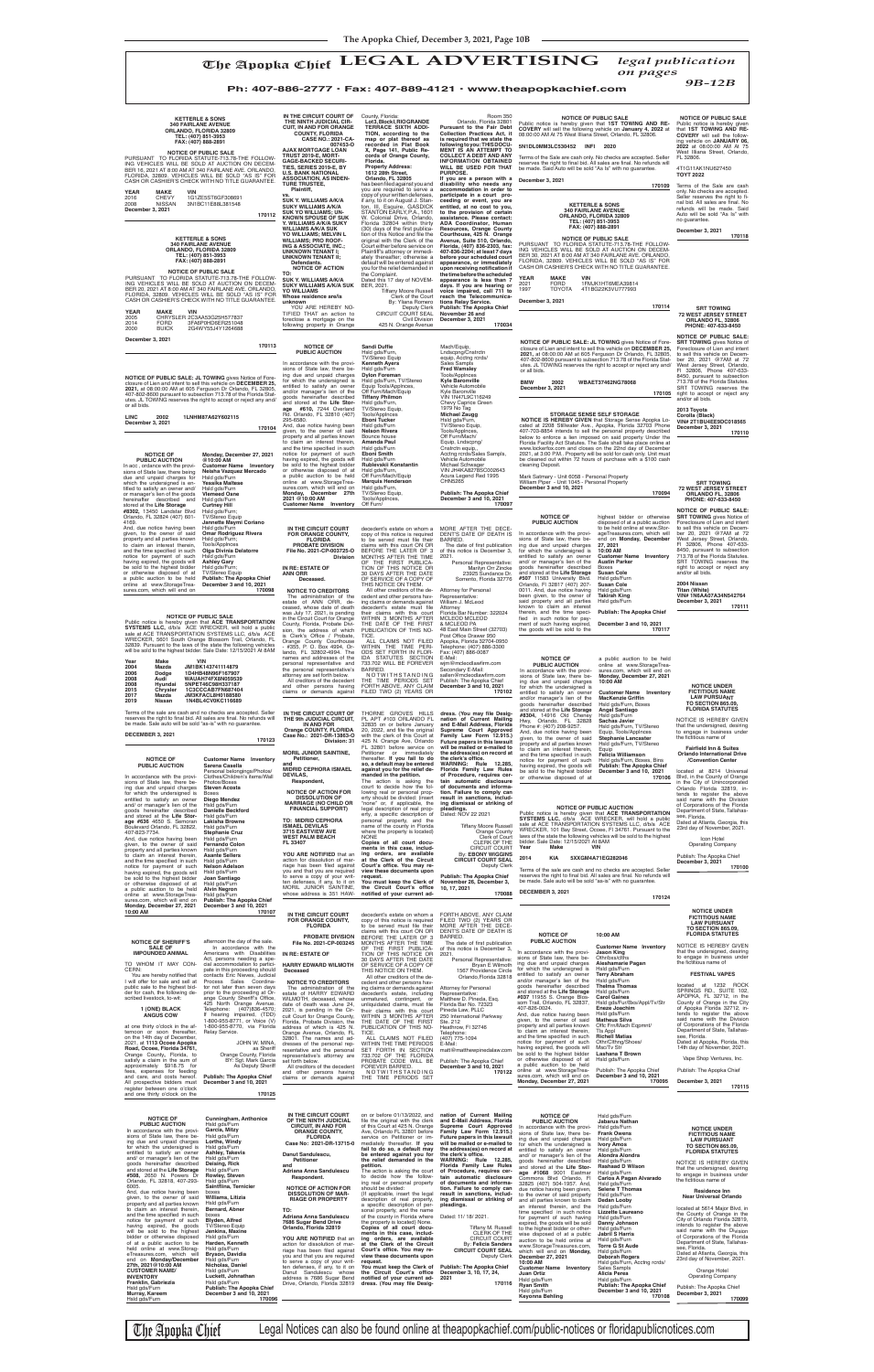|                                                                     |                                                                     | Petitioner<br>and                                                | on Petitioner or immediately<br>thereafter. If you fail to do                            | Florida Family Law Rules<br>of Procedure, requires cer-                     | the following described property<br>has been filed by the Plaintiff: | S. New York Avenue, Suite 220,<br>Winter Park, Florida 32789, on | December 3, 2021<br>170003                                               |
|---------------------------------------------------------------------|---------------------------------------------------------------------|------------------------------------------------------------------|------------------------------------------------------------------------------------------|-----------------------------------------------------------------------------|----------------------------------------------------------------------|------------------------------------------------------------------|--------------------------------------------------------------------------|
|                                                                     |                                                                     | <b>Chelsea Shaitoya White</b><br>Respondent.                     | so, a default may be entered<br>against you for the relief de-                           | tain automatic disclosure<br>of documents and informa-                      |                                                                      |                                                                  |                                                                          |
|                                                                     |                                                                     |                                                                  | manded in the petition.                                                                  | tion. Failure to comply can                                                 |                                                                      | dent and other persons having                                    | THE TIME PERIODS SET                                                     |
|                                                                     |                                                                     | <b>NOTICE OF ACTION</b><br>FOR PETITION FOR DISSO-               | {If applicable, insert the legal<br>description of real property,                        | result in sanctions, includ-<br>ing dismissal or striking of                | IN THE CIRCUIT COURT<br><b>FOR ORANGE COUNTY,</b>                    | claims or demands against                                        | FORTH ABOVE, ANY CLAIM                                                   |
|                                                                     |                                                                     | <b>LUTION OF MARRIAGE W/O</b><br><b>DEPENDENT OR MINOR</b>       | a specific description of per-<br>sonal property, and the name                           | pleadings.                                                                  | <b>FLORIDA</b><br><b>PROBATE DIVISION</b>                            | decedent's estate, on whom a<br>copy of this notice is required  | FILED TWO (2) YEARS OR<br>MORE AFTER THE DECE-                           |
|                                                                     |                                                                     | <b>CHILDREN) OR PROPERTY</b>                                     | of the county in Florida where                                                           | Dated: 11/ 9/ 2021                                                          | File No. 2021-CP-003673-O                                            | to be served must file their                                     | DENT'S DATE OF DEATH IS<br>BARRED.                                       |
|                                                                     |                                                                     | TO:                                                              | the property is located None.<br>Copies of all court docu-                               | Tiffany M. Russell                                                          | Division 1                                                           | claims with this Court WITHIN<br>THE LATER OF 3 MONTHS           | The date of first publica-                                               |
|                                                                     |                                                                     | <b>Chelsea Shaitoya White</b><br>10025 Pine Shadow Dr.           | ments in this case, includ-                                                              | Clerk of Court<br>CLERK OF THE                                              | IN RE: ESTATE OF<br><b>ELIZABETH JANE WILLS,</b>                     | AFTER THE TIME OF THE<br>FIRST PUBLICATION OF                    | tion of this notice is November<br>26, 2021.                             |
| <b>NOTICE OF PUBLIC SALE</b><br>Notice is hereby given that         | a \$50 cleaning deposit per<br>unit. All sales are final. Seller    | Apt 205                                                          | ing orders, are available<br>at the Clerk of the Circuit                                 | <b>CIRCUIT COURT</b>                                                        | Deceased.                                                            | THIS NOTICE OR 30 DAYS                                           | Personal Representative:                                                 |
| <b>NorthWest Orlando Storage</b>                                    | reserves the right to with-<br>draw the property at any time        | Charlotte NC, 28262                                              | Court's office. You may re-<br>view these documents upon                                 | By: JULIETTE CELESTIN<br><b>CIRCUIT COURT SEAL</b>                          | <b>NOTICE TO CREDITORS</b>                                           | AFTER THE DATE OF SER-<br>VICE OF A COPY OF THIS                 | Erin Wills Myers,<br>707 Chase Hammock Road                              |
| at 5330 N. Pine Hills Road<br>Orlando, FL 32808 will sell           | before the sale or to refuse                                        | YOU ARE NOTIFIED that an                                         | request.                                                                                 | Deputy Clerk                                                                | The administration of the<br>estate of ELIZABETH JANE                | NOTICE ON THEM.<br>All other creditors of the                    | Merritt Island, Florida 32953                                            |
| the contents of the storage<br>units listed below at a public       | any bids. The property to be<br>sold is described as "general       | action for Dissolution of Mar-<br>riage has been filed against   | You must keep the Clerk of<br>the Circuit Court's office                                 | <b>Publish: The Apopka Chief</b>                                            | WILLS deceased, whose date                                           | decedent and other persons                                       | Attorney for Personal                                                    |
| auction to satisfy a lien placed                                    | household items" unless oth-                                        | you and that you are required<br>to serve a copy of your written | notified of your current ad-<br>dress. (You may file Desig-                              | November 26, December 3,<br>10, 17, 2021                                    | of death was August 18, 2021,<br>and whose social security           | having claims or demands<br>against decedent's estate            | Representative:<br>Tara Wood, Esq.                                       |
| on the contents (pursuant to<br>Chapter 83 of the Florida           | erwise noted. Unit # - Name<br>- Description:                       | defenses, if any, to it on Ev-                                   | nation of Current Mailing                                                                | 170057                                                                      | number is XXX-XX-2530, is<br>pending in the Circuit Court for        | must file their claims with this<br>Court WITHIN 3 MONTHS        | Florida Bar Number. 112295<br>SAMUELS WOOD PLLC                          |
| Statutes). The sale will take<br>place at the website Storage       | #B015<br>Victoria Felix/                                            |                                                                  |                                                                                          |                                                                             | Orange County, Florida, Pro-                                         | AFTER THE DATE OF THE                                            | 7700 Congress Avenue,                                                    |
| Treasures.com on DECEM-                                             | Victoria D. Felix                                                   |                                                                  |                                                                                          |                                                                             | bate Division, the address of<br>which is 425 N. Orange Ave.,        | FIRST PUBLICATION OF<br>THIS NOTICE.                             | <b>Suite 3215</b><br>Boca Raton, Florida 33487                           |
| <b>BER 17, 2021, at 9:00 am.</b><br>The sale will be conducted      | #B109<br><b>Vidal Crespo</b>                                        |                                                                  |                                                                                          |                                                                             | Suite 355, Orlando, FL 32801.<br>The names and addresses of          | ALL CLAIMS NOT FILED<br>WITHIN THE TIME PERIODS                  | Telephone: (561) 864-3371<br>E-Mail:                                     |
| under the direction of Chris-<br>topher Rosa (AU4167) and           | #C015-017<br><b>Ulando Wizzart</b>                                  | IN THE CIRCUIT COURT<br>FOR ORANGE COUNTY,                       | copy of this notice is required<br>to be served must file their                          | BARRED.<br>The date of first publica-                                       | the Personal Representative                                          | SET FORTH IN SECTION                                             | tara@samuelswood.com                                                     |
| StorageTreasures.com on                                             | #C038                                                               | <b>FLORIDA</b>                                                   | claims with this court ON OR                                                             | tion of this notice is November                                             | and the Personal Represen-<br>tative's attorney are set forth        | 733.702 OF THE FLORIDA<br>PROBATE CODE WILL BE                   | Publish: The Apopka Chief<br>November 26 and                             |
| behalf of the facility's man-<br>agement. Units may be avail-       | Victoria Felix/<br>Victoria D. Felix                                | <b>PROBATE DIVISION</b><br>File No. 2021-CP-003208-O             | BEFORE THE LATER OF 3<br>MONTHS AFTER THE TIME                                           | 26, 2021<br>Personal Representative:                                        | below.<br>All creditors of the dece-                                 | FOREVER BARRED.<br>NOTWITHSTANDING                               | December 3, 2021<br>170059                                               |
| able for viewing prior to the<br>sale on StorageTreasures.          | #E041<br><b>Evens Julmeus</b>                                       | <b>Division Probate</b>                                          | OF THE FIRST PUBLICA-<br>TION OF THIS NOTICE OR                                          | George W. Fortson<br>4565 Cassius Street                                    |                                                                      |                                                                  |                                                                          |
| com. Contents will be sold for                                      | Publish The Apopka Chief                                            | IN RE: ESTATE OF                                                 | 30 DAYS AFTER THE DATE                                                                   | Orlando. Florida 32811                                                      |                                                                      |                                                                  |                                                                          |
| cash only to the highest bid-<br>der. A 10% buyer's premium         | November 26 and<br>December 3, 2021                                 | <b>LATASHA DENISE</b><br><b>FORTSON</b>                          | OF SERVICE OF A COPY OF<br>THIS NOTICE ON THEM.                                          | Attorney for Personal                                                       | IN THE CIRCUIT COURT OF                                              | UNKNOWN PARTIES MAY                                              | PARALLEL WITH SAID                                                       |
| will be charged as well as                                          | 170036                                                              | Deceased.                                                        | All other creditors of the<br>decedent and other persons                                 | Representative:<br>Michelle A. Berglund-                                    | THE NINTH JUDICIAL                                                   | <b>CLAIM AN INTEREST AS</b>                                      | WEST LINE OF THE                                                         |
|                                                                     |                                                                     | <b>NOTICE TO CREDITORS</b>                                       | having claims or demands                                                                 | Harper, Esq.                                                                | <b>CIRCUIT IN AND FOR</b><br><b>ORANGE COUNTY,</b>                   | <b>SPOUSE, HEIRS, HEIRS OF</b><br>THE NAMED DEFENDANTS,          | SOUTHEAST 1/4 OF<br>THE SOUTHEAST 1/4                                    |
|                                                                     |                                                                     | The administration of the<br>estate of Latasha Denise Fort-      | against decedent's estate<br>must file their claims with this                            | Florida Bar No. 0084028<br><b>MURPHY &amp;</b>                              | <b>FLORIDA</b><br><b>CIVIL ACTION</b>                                | DEVISEES,<br><b>GRANTEES,</b><br><b>BENEFICIARIES OR OTHER</b>   | A DISTANCE OF 80.75<br>FEET, THENCE RUN S                                |
|                                                                     |                                                                     | son, deceased, whose date of<br>death was April 16, 2021, is     | court WITHIN 3 MONTHS<br>AFTER THE DATE OF THE                                           | <b>BERGLUND PLLC</b><br>1101 Douglas Avenue,                                | <b>CASE NO.: 2021-CA-</b>                                            | <b>CLAIMANTS.</b>                                                | 89 DEGREES 14'03"                                                        |
|                                                                     |                                                                     | pending in the Circuit Court                                     | FIRST PUBLICATION OF                                                                     | <b>Suite 1006</b>                                                           | 005738-O<br><b>DIVISION:</b>                                         | Whose last known<br>residence(s) is/are:                         | W PARALLEL WITH<br>THE NORTH LINE OF                                     |
|                                                                     |                                                                     | for Orange County, Florida,<br>Probate Division, the address     | THIS NOTICE.<br>ALL CLAIMS NOT FILED                                                     | Altamonte Springs, FL 32714<br>Tel. (407) 865-9553                          | <b>ALLSTATE FUNDING CORP.</b>                                        | <b>ADDRESS UNKNOWN</b><br>YOU ARE HEREBY re-                     | SAID SOUTHEAST 1/4<br>OF THE SOUTHEAST                                   |
|                                                                     |                                                                     | of which is 425 N. Orange Av-                                    | WITHIN THE TIME PERI-<br>ODS SET FORTH IN FLOR-                                          | Fax (407) 865-5742                                                          | Plaintiff,                                                           | quired to file your answer or                                    | 1/4 A DISTANCE OF                                                        |
|                                                                     |                                                                     | enue, #340, Orlando, Florida<br>32801. The names and ad-         | IDA STATUTES SECTION                                                                     | E-Mail: Michelle@<br>murphyberglund.com                                     | VS.<br>MUNESH MOWLAH, et al.,                                        | written defenses, if any, in<br>the above proceeding with        | 83.04 FEET TO THE<br><b>WEST LINE OF SAID</b>                            |
|                                                                     |                                                                     | dresses of the personal rep-<br>resentative and the personal     | 733.702 WILL BE FOREVER<br>BARRED.                                                       | Secondary E-Mail:<br>Jessica@                                               | Defendants.                                                          | the Clerk of this Court, and                                     | SOUTHEAST 1/4 OF<br>THE SOUTHEAST 1/4                                    |
|                                                                     |                                                                     | representative's attorney are                                    | NOTWITHSTANDING                                                                          | murphyberglund.com                                                          | <b>NOTICE OF ACTION</b>                                              | to serve a copy thereof upon<br>Plaintiff's attorney, Damian     | THENCE RUN S 01                                                          |
| IN THE CIRCUIT COURT<br>FOR THE FIRST JUDICIAL                      | case, including orders, are<br>available at the Clerk of the        | set forth below.<br>All creditors of the dece-                   | THE TIME PERIODS SET<br>FORTH ABOVE, ANY CLAIM                                           | <b>Attorney for Petitioner</b><br>Publish: The Apopka Chief                 | <b>TO: MUNESH MOWLAH</b><br>Whose last known                         | G. Waldman, Esq., Law Of-<br>fices of Damian G. Waldman,         | DEGREES 45'23" W<br>ALONG SAID WEST                                      |
| <b>CIRCUIT IN AND FOR</b><br><b>ESCAMBIA COUNTY,</b>                | Circuit Court's office. You may<br>review these documents upon      | dent and other persons having<br>claims or demands against       | FILED TWO (2) YEARS OR<br>MORE AFTER THE DECE-                                           | November 26 and<br>December 3, 2021                                         | residence(s) is/are:                                                 | P.A., PO Box 5162, Largo,                                        | LINE A DISTANCE OF                                                       |
| <b>FLORIDA</b>                                                      | request.                                                            | decedent's estate on whom a                                      | DENT'S DATE OF DEATH IS                                                                  | 170047                                                                      | 10347 118th Street, South<br>Richmond Hill, NY 11419                 | FL 33779, telephone (727)<br>538-4160, facsimile (727)           | 79.44 FEET TO THE<br>POINT OF BEGINNING.                                 |
| PROBATE DIVISION<br>File Number:                                    | Signed on 17th day of No-<br>vember, 2021.                          |                                                                  |                                                                                          |                                                                             | 915 Coda Ct,<br>West Hempstead, NY 11552                             | 240-4972, or email to service<br>@dwaldmanlaw.com, within        | If you fail to file your re-<br>sponse or answer, if any, in             |
| 2020 CP 000108<br>Division: T                                       | PAM CHILDERS.<br><b>Clerk of Circuit</b>                            |                                                                  |                                                                                          |                                                                             | <b>UNKNOWN SPOUSE OF</b>                                             | thirty (30) days of the first                                    | the above proceeding with                                                |
| IN RE: ESTATE OF                                                    | By: Jamie D. Dill                                                   |                                                                  |                                                                                          |                                                                             | <b>MUNESH MOWLAH</b><br>Whose last known                             | publication of this Notice or<br>by xxxxxxxxxxxxxxxxxx, the      | the Clerk of this Court, and<br>to serve a copy thereof upon             |
| <b>PATRICIA ANN HICKS,</b><br>Deceased.                             | <b>Deputy Clerk</b><br>First publication on November                | IN THE CIRCUIT COURT OF<br>THE 9th JUDICIAL CIRCUIT,             | and file the original with the Family Law Form 12.915.)<br>clerk of this Court at 425 N. | Future papers in this lawsuit                                               | residence(s) is/are:<br>10347 118th Street, South                    | nature of this proceeding be-<br>ing a suit for Foreclosure of   | the Plaintiff's attorney, Damian<br>G. Waldman, Esq., Law Of-            |
| <b>NOTICE OF ACTION</b>                                             | 25, 2021<br>If you are a person with a                              | IN AND FOR                                                       | Orange Avenue Suite 320, Or-                                                             | will be mailed or e-mailed to                                               | Richmond Hill, NY 11419                                              | Mortgage against the follow-                                     | fices of Damian G. Waldman,                                              |
| <b>TO: MICHELE CAUZABON</b>                                         | disability who needs any ac-                                        | <b>ORANGE COUNTY,</b><br><b>FLORIDA</b>                          | on Petitioner or immediately the clerk's office.                                         | land, FL 32801, before service the addresses on record at 915 Coda Ct, West | Hempstead, NY 11552                                                  | ing described property, to wit:<br>COMMENCE AT THE               | P.A., PO Box 5162, Largo, FL<br>33779, telephone (727) 538-              |
| <b>DAUGHTER OF DECEDENT</b><br>YOU ARE NOTIFIED that a              | commodation in order to par-<br>ticipate in this proceeding,        | Case No.: 2021-DR-13260-O<br>Division: 47                        | thereafter. If you fail to do<br>so, a default may be entered                            | WARNING: Rule 12.285,<br>Florida Family Law Rules                           | <b>TARA MOWLAH</b><br>Whose last known                               | <b>NORTHWEST CORNER</b><br>OF THE SOUTHEAST                      | 4160, facsimile (727) 240-<br>4972, or email to service@                 |
| Petition for Administration has<br>been filed in this court for the | you are entitled, at no cost to<br>you, to the provision of certain | <b>MARK ANTHONY BUSH.</b>                                        | against you for the relief de-                                                           | of Procedure, requires cer-                                                 | residence(s) is/are:                                                 | 1/4 OF THE SOUTH-                                                | dwaldmanlaw.com,<br>within                                               |
| Estate of Patricia Ann Hicks.                                       | assistance. Please contact:                                         | Petitioner                                                       | manded in the petition.<br>{If applicable, insert the legal                              | tain automatic disclosure<br>of documents and informa-                      | 10347 118th Street, South<br>Richmond Hill, NY 11419                 | EAST 1/4 OF SEC-<br>TION 7, TOWNSHIP                             | thirty (30) days of the first pub-<br>lication of this Notice, a default |
| You are required to serve a<br>copy of your written defenses,       | Court Administration, ADA Li-<br>aison, Escambia County, 190        | <b>NOTICE OF ACTION</b>                                          | description of real property,<br>a specific description of per-                          | tion. Failure to comply can<br>result in sanctions, includ-                 | 915 Coda Ct, West<br>Hempstead, NY 11552                             | 22 SOUTH, RANGE<br>28 EAST, ORANGE                               | will be entered against you<br>for the relief demanded in the            |
| if any, on petitioner's attorney,                                   | Governmental Center, 5th                                            | FOR PETITION FOR NAME                                            | sonal property, and the name                                                             | ing dismissal or striking of                                                | UNKNOWN SPOUSE OF                                                    | COUNTY. FLORIDA:                                                 | Complaint or petition.                                                   |
| whose name and address<br>are Christine A. Kelly, Legal             | Floor, Pensacola, FL 32502<br>Phone (850) 595-4400 Fax              | <b>CHANGE/MINOR</b>                                              | of the county in Florida where<br>the property is located} None.                         | pleadings.<br>Dated: NOV 05 2021.                                           | <b>TARA MOWLAH</b><br>Whose last known                               | RUN THENCE S 01<br>DEGREES 45'23" W                              | DATED at Orange County this<br>15th day of November, 2021.               |
| Services of North Florida,<br>Inc., 1741 N. Palafox St.,            | (850) 595-0360 ADA.Escam- TO:<br>bia@flcourts1.gov                  | <b>SHERRIE LYNN BUSH</b>                                         | Copies of all court docu-<br>ments in this case, includ-                                 | <b>Tiffany Moore Russell</b>                                                | residence(s) is/are:                                                 | ALONG THE WEST                                                   |                                                                          |
| Pensacola, FL 32501 on or                                           | at least 7 days before your                                         | <b>UNKNOWN</b>                                                   | ing orders, are available                                                                | Orange County                                                               | 10347 118th Street, South<br>Richmond Hill, NY 11419                 | LINE OF SAID SOUTH-<br>EAST 1/4 OF THE                           | <b>Tiffany Moore Russell</b><br>Clerk of the Circuit Court               |
| before December 26, 2021,<br>and to file the original of the        | scheduled court appearance,<br>or immediately upon receiv-          | YOU ARE NOTIFIED that                                            | at the Clerk of the Circuit<br>Court's office. You may re-                               | Clerk of Court<br>CLERK OF THE                                              | 915 Coda Ct, West<br>Hempstead, NY 11552                             | SOUTHEAST 1/4 A DIS-<br>TANCE OF 295.12 FEET                     | By Sandra Jackson<br><b>Deputy Clerk</b>                                 |
| written defenses with the clerk<br>of this court either before ser- | ing this notification if the time<br>before the scheduled appear-   | an action for PETITION FOR                                       | view these documents upon                                                                | <b>CIRCUIT COURT</b>                                                        |                                                                      | FOR THE POINT OF                                                 | <b>Circuit Cout Seal</b>                                                 |
| vice or immediately thereaf-                                        | ance is less than 7 days; if you                                    | NAME CHANGE MINOR has<br>been filed against you and that         | request.<br>You must keep the Clerk of                                                   | By: EBONY WIGGINS<br>CIRCUIT COURT SEAL                                     | ANY AND ALL UNKNOWN<br>PARTIES CLAIMING BY,                          | <b>BEGINNING: THENCE</b><br>RUN S 89 DEGREES                     | 425 North Orange Ave.<br>Suite 350                                       |
| ter. Failure to serve and file<br>written defenses as required      | are hearing or voice impaired.<br>call 711.                         | you are required to serve a<br>copy of your written defenses,    | the Circuit Court's office<br>notified of your current ad-                               | Deputy Clerk                                                                | THROUGH, UNDER, AND<br><u>AGAINST</u><br>THE HEREIN                  | 51'33" E PARALLEL<br><b>WITH THE SOUTH LINE</b>                  | Orlando, Florida 32801                                                   |
| may result in a judgment or<br>order for the relief demanded,       | Publish: The Apopka Chief<br>November 26, December 3,               | if any, to it on MARK ANTHO-                                     | dress. (You may file Desig-                                                              | <b>Publish: The Apopka Chief</b>                                            | <b>NAMED</b><br><b>INDIVIDUAL</b>                                    | OF SAID SECTION 7,                                               | Publish: The Apopka Chief                                                |
| without further notice. Copies                                      | 10 and 17, 2021                                                     | NY BUSH whose address is<br>557 SEAN CT., APOPKA FL              | nation of Current Mailing<br>and E-Mail Address, Florida                                 | November 12, 19, 26 and<br>December 3, 2021                                 | DEFENDANT(S) WHO ARE<br><u>NOT KNOWN TO BE DEAD</u>                  | A DISTANCE OF 83.00<br>FEET; THENCE RUN N                        | November 26 and<br>December 3, 2021                                      |
| of all court documents in this                                      | 170055                                                              | 32712 on or before 1/6/2022                                      | Supreme Court Approved                                                                   | 169973                                                                      | OR ALIVE, WHETHER SAID                                               | 01 DEGREES 45'23" E                                              | 170054                                                                   |

The Apopka Chief Legal Notices can also be found online at theapopkachief.com/public-notices or floridapublicnotices.com

| <b>NOTICE OF SALE MOTOR VEHICLE</b><br><b>PURSUANT TO F.S. 83.805-83.806</b><br>You are hereby informed the following described vehicle(s) will<br>be sold in Public Auction for cash to the highest bidder. 2006<br>YDV VIN: YDV40289E313. Vehicle location: 7576 S. ORANGE<br>AVENUE ORLANDO, FL on December 16, 2021 at 10:00 a.m.<br>November 26 and December 3, 2021<br>170060<br>03 October 2021<br>Volume:<br>1019<br><b>LOST TITLE APPLICATION</b><br>Folio:<br>647<br>NO.: 2336808<br>757<br>Lot:<br>OFFICE OF TITLES<br>Place:<br>Duhaney Park<br>St. Andrew<br>Parish:<br><b>NOTICE PURSUANT TO</b><br><b>Registered proprietors:</b><br><b>SECTION 82 OF THE</b><br>Azariah Simms and<br><b>REGISTRATION OF TITLES</b><br>Daphne Jene Simms<br>ACT (RTA)<br>The following transactions<br><b>WHEREAS</b> the applicant(s) in<br>were lodged with this appli-<br>the above stated application<br>cation and will be registered<br>has/have declared that the fol-<br>pursuant to Section 81 of the<br>lowing duplicate Certificate of<br>RTA: | IN THE CIRCUIT COURT<br>OF THE NINTH JUDICIAL<br><b>CIRCUIT, IN AND FOR</b><br><b>ORANGE COUNTY.</b><br><b>FLORIDA</b><br><b>CASE NUMBER:</b><br>2021-CA-8375-O<br><b>DIVISION NUMBER: 35</b><br>IN RE: FORFEITURE OF<br>\$2,131,10 IN U.S. CUR-<br><b>RENCY</b><br><b>NOTICE OF ACTION</b><br>TO:<br><b>NICHOLAS CHEATHAM-</b><br><b>STARKS</b><br>YOU ARE NOTIFIED that<br>an action pursuant to the Florida<br>Contraband Forfeiture Act has<br>been filed by the Orange County<br>Sheriff's Office on the following<br>property in Orange County, FL:<br>\$2,131.10 in U.S. Currency<br>seized on or about the 8th day<br>of July, 2021, at or near West<br>Sand Lake Road and South<br>John Young Parkway, Orlando, | Orange County, Florida. You are<br>required to serve a copy of your<br>written defenses, if any, to the<br>Assistant General Counsel for<br>the Orange County Sheriff's<br>Office, Legal Services, P.O. Box<br>1440, Orlando, Florida 32802,<br>within 30 days of this publica-<br>tion, and file the original with<br>the Clerk of this Court either<br>before service on Petitioner's<br>attorney or immediately there-<br>after; otherwise a default will<br>be entered against you for the<br>relief demanded in the Petition<br>for Final Judgment of Forfeiture.<br><b>REQUESTS FOR AC-</b><br><b>COMMODATIONS BY PER-</b><br>SONS WITH DISABILITIES.<br>If you are a person with<br>disability who needs any<br>accommodation in order to<br>participate in this proceed-<br>ing, you are entitled, at no<br>cost to you, to the provision<br>of certain assistance. Please<br>contact ADA Coordinator,<br>Human Resources, Orange | County Courthouse, 425<br>North Orange Avenue, Suite<br>510, Orlando, Florida, (407)<br>836-2303, at least 7 days<br>before your scheduled court<br>appearance, or immediately<br>upon receiving this notifica-<br>tion if the time before the<br>scheduled appearance is less<br>than 7 days; if you are hearing<br>or voice impaired, call 711.<br>DATED this 10TH day of<br>November, 2021.<br>TIFFANY MOORE RUSSELL<br>Clerk of the Court<br>BY: April Henson<br>Deputy Clerk<br><b>CIRCUIT COURT SEAL</b><br><b>Civil Division</b><br>425 N. Orange Avenue<br><b>Room 350</b><br>Orlando, Florida 32801<br><b>Publish: The Apopka Chief</b><br>November 12, 19, 26 and<br>December 3, 2021<br>170001 | IN THE CIRCUIT COURT OF<br>THE NINTH JUDICIAL CIR-<br><b>CUIT IN AND FOR ORANGE</b><br><b>COUNTY, FLORIDA</b><br><b>PROBATE DIVISION</b><br><b>CASE NO.: 2021 CP</b><br>003837 O<br>IN RE: ESTATE OF<br><b>IRIS BELEN ENCARNACION</b><br>Deceased.<br><b>NOTICE TO CREDITORS</b><br>The administration of the Es-<br>tate of IRIS BELEN ENCAR-<br>NACION, deceased, whose<br>date of death was September<br>21, 2021, is pending in the Cir-<br>cuit Court for Orange County,<br>Florida, Probate Division, the<br>address of which is 425 N.<br>Orange Ave., #355, Orlando,<br>FL 32801.<br>The names and addresses of<br>the Petitioners and the Peti-<br>tioners' attorney are set forth<br>below.<br>All creditors of the decedent | and other persons having<br>claims or demands against<br>decedent's estate on whom a<br>copy of this notice is required<br>to be served must file their<br>claims with this court ON OR<br>BEFORE THE LATER OF 3<br>MONTHS AFTER THE TIME<br>OF THE FIRST PUBLICA-<br>TION OF THIS NOTICE OR<br>30 DAYS AFTER THE DATE<br>OF SERVICE OF A COPY OF<br>THIS NOTICE ON THEM.<br>All other creditors of the dece-<br>dent and other persons having<br>claims or demands against<br>decedent's estate must file<br>their claims with this court<br>WITHIN 3 MONTHS AFTER<br>THE DATE OF THE FIRST<br>PUBLICATION OF THIS NO-<br>TICE.<br>ALL CLAIMS NOT FILED<br>WITHIN THE TIME PERIODS<br>SET FORTH IN SECTION<br>733.702 OF THE FLORIDA<br>PROBATE CODE WILL BE<br>FOREVER BARRED. | NOTWITHSTANDING<br>THE TIME PERIODS SET<br>FORTH ABOVE, ANY CLAIM<br>FILED TWO (2) YEARS OR<br>MORE AFTER THE DECE-<br>DENT'S DATE OF DEATH IS<br>BARRED.<br>The date of first publica-<br>tion of this notice is November<br>26, 2021.<br>STEPHANIE ANDREA<br><b>MARTINEZ</b><br><b>Attorney for Petitioner</b><br>W. SCOTT WYNN, ESQUIRE<br>Florida Bar #0352772<br>P. O. Box 447<br>Groveland, FL 34736<br>352/429-2185<br>scott@scottwynnlawoffice.<br>com<br>wswlawoffice@gmail.com<br>Publish The Apopka Chief<br>November 26 and<br>December 3, 2021<br>170083 |
|----------------------------------------------------------------------------------------------------------------------------------------------------------------------------------------------------------------------------------------------------------------------------------------------------------------------------------------------------------------------------------------------------------------------------------------------------------------------------------------------------------------------------------------------------------------------------------------------------------------------------------------------------------------------------------------------------------------------------------------------------------------------------------------------------------------------------------------------------------------------------------------------------------------------------------------------------------------------------------------------------------------------------------------------------------|--------------------------------------------------------------------------------------------------------------------------------------------------------------------------------------------------------------------------------------------------------------------------------------------------------------------------------------------------------------------------------------------------------------------------------------------------------------------------------------------------------------------------------------------------------------------------------------------------------------------------------------------------------------------------------------------------------------------------|-------------------------------------------------------------------------------------------------------------------------------------------------------------------------------------------------------------------------------------------------------------------------------------------------------------------------------------------------------------------------------------------------------------------------------------------------------------------------------------------------------------------------------------------------------------------------------------------------------------------------------------------------------------------------------------------------------------------------------------------------------------------------------------------------------------------------------------------------------------------------------------------------------------------------------------------|-----------------------------------------------------------------------------------------------------------------------------------------------------------------------------------------------------------------------------------------------------------------------------------------------------------------------------------------------------------------------------------------------------------------------------------------------------------------------------------------------------------------------------------------------------------------------------------------------------------------------------------------------------------------------------------------------------------|----------------------------------------------------------------------------------------------------------------------------------------------------------------------------------------------------------------------------------------------------------------------------------------------------------------------------------------------------------------------------------------------------------------------------------------------------------------------------------------------------------------------------------------------------------------------------------------------------------------------------------------------------------------------------------------------------------------------------------------|----------------------------------------------------------------------------------------------------------------------------------------------------------------------------------------------------------------------------------------------------------------------------------------------------------------------------------------------------------------------------------------------------------------------------------------------------------------------------------------------------------------------------------------------------------------------------------------------------------------------------------------------------------------------------------------------------------------------------------------------------------------------------------|-----------------------------------------------------------------------------------------------------------------------------------------------------------------------------------------------------------------------------------------------------------------------------------------------------------------------------------------------------------------------------------------------------------------------------------------------------------------------------------------------------------------------------------------------------------------------|
| Title has been lost, I HEREBY<br>L. Dunbar<br>GIVE NOTICE that I intend to<br>Deputy Registrar of Titles<br>cancel the said Certificate of<br>Title and issue a new one in<br><b>Publish: The Apopka Chief</b><br>duplicate fourteen days after<br>November 26 and<br>the last publication of this ad-<br>December 3, 2021<br>170058<br>vertisement.                                                                                                                                                                                                                                                                                                                                                                                                                                                                                                                                                                                                                                                                                                     | IN THE CIRCUIT COURT,<br>FOR ORANGE COUNTY.<br><b>FLORIDA</b><br><b>PROBATE DIVISION</b><br>File No. 482021CP-0022390<br><b>Division Probate</b><br>IN RE: ESTATE OF                                                                                                                                                                                                                                                                                                                                                                                                                                                                                                                                                     | decedent's estate on whom a<br>copy of this notice is required<br>to be served must file their<br>claims with this court ON OR<br>BEFORE THE LATER OF 3<br>MONTHS AFTER THE TIME<br>OF THE FIRST PUBLICA-<br>TION OF THIS NOTICE OR                                                                                                                                                                                                                                                                                                                                                                                                                                                                                                                                                                                                                                                                                                       | MORE AFTER THE DECE-<br>DENT'S DATE OF DEATH IS<br>BARRED.<br>The date of first publica-<br>tion of this notice is November<br>26, 2021.<br>Personal Representative:<br>Rhett E. Falls                                                                                                                                                                                                                                                                                                                                                                                                                                                                                                                    | IN THE CIRCUIT COURT<br><b>FOR ORANGE COUNTY,</b><br>FLORIDA<br><b>PROBATE DIVISION</b><br>File No. 2021-CP-2972<br><b>Division</b><br>IN RE: ESTATE OF<br><b>WILBUR RAY KEY, JR.</b><br>Deceased.<br><b>NOTICE TO CREDITORS</b>                                                                                                                                                                                                                                                                                                                                                                                                                                                                                                       | copy of this notice is required<br>to be served, must file their<br>claims with this court ON OR<br>BEFORE THE LATER OF 3<br>MONTHS AFTER THE TIME<br>OF THE FIRST PUBLICA-<br>TION OF THIS NOTICE OR<br>30 DAYS AFTER THE DATE<br>OF SERVICE OF A COPY OF<br>THIS NOTICE ON THEM.<br>All other creditors of the                                                                                                                                                                                                                                                                                                                                                                                                                                                                 | MORE AFTER THE DECE-<br>DENT'S DATE OF DEATH IS<br><b>BARRED</b><br>The date of first publica-<br>tion of this notice is November<br>26, 2021<br>Signed on this 14th day of<br>September, 2021.<br>KIMBERLEY R. MONTES<br>Personal Representative<br>2347 Stone Cross Circle                                                                                                                                                                                                                                                                                          |
| NOTICE OF PUBLIC SALE: JL TOWING gives Notice of Fore-<br>closure of Lien and intent to sell this vehicle on December 31,<br>2021, at 08:00:00 AM at 605 Ferguson Dr Orlando, FL 32805<br>407-802-8600 pursuant to subsection 713.78 of the Florida Stat-<br>utes. JL TOWING reserves the right to accept or reject any and/<br>or all bids.<br><b>HOND 2007</b><br>1HGCM56377A052327<br>DECEMBER 3, 2021<br>170119                                                                                                                                                                                                                                                                                                                                                                                                                                                                                                                                                                                                                                      | <b>DOUGLAS LEE FALLS</b><br>AKA DOUGLAS L. FALLS,<br>Deceased.<br><b>NOTICE TO CREDITORS</b><br>The administration of the<br>estate of Douglas Lee Falls<br>aka Douglas L. Falls, de-<br>ceased, whose date of death<br>was January 7, 2021, is pend-<br>ing in the Circuit Court for<br>Orange County, Florida, Pro-<br>bate Division, the address of<br>which is 425 N Orange Ave $#$<br>340, Orlando, FL 32801. The<br>names and addresses of the                                                                                                                                                                                                                                                                     | 30 DAYS AFTER THE DATE<br>OF SERVICE OF A COPY OF<br>THIS NOTICE ON THEM.<br>All other creditors of the<br>decedent and other persons<br>having claims or demands<br>against decedent's estate<br>must file their claims with this<br>court WITHIN 3 MONTHS<br>AFTER THE DATE OF THE<br>FIRST PUBLICATION OF<br>THIS NOTICE.<br>ALL CLAIMS NOT FILED<br>WITHIN THE TIME PERI-<br>ODS SET FORTH IN FLOR-<br>IDA STATUTES SECTION                                                                                                                                                                                                                                                                                                                                                                                                                                                                                                           | 1413 E. 20th Street<br>Santa Ana,<br>California 92705<br>Attorney for<br>Personal Representative:<br>Steven Lulich, Esq.<br>Attorney for Rhett E. Falls<br>Florida Bar Number: 472610<br><b>LULICH ATTORNEYS</b><br>& CONSULTANTS, P.A.<br>1069 Main Street<br>Sebastian, FL 32958<br>Telephone: (772) 589-5500<br>Fax: (772) 589-8800<br>E-Mail: steve@lulich.com                                                                                                                                                                                                                                                                                                                                        | The administration of the<br>estate of WILBUR RAY KEY.<br>JR., deceased, whose date of<br>death was August 4, 2021, is<br>pending in the Circuit Court for<br>Orange County, Florida, Pro-<br>bate Division, the address of<br>which is 425 North Orange Av-<br>enue, Orlando, Florida 32801.<br>The names and addresses of<br>the personal representative<br>and the personal representa-<br>tive's attorney are set forth<br>below.<br>All creditors of the Dece-<br>dent and other persons having<br>claims or demands against                                                                                                                                                                                                      | Decedent and other persons<br>having claims or demands<br>against Decedent's estate<br>must file their claims with this<br>court WITHIN 3 MONTHS<br>AFTER THE DATE OF THE<br>FIRST PUBLICATION<br>- OF<br>THIS NOTICE.<br>ALL CLAIMS NOT FILED<br>WITHIN THE TIME PERI-<br>ODS SET FORTH IN FLOR-<br>IDA STATUTES SECTION<br>733.702 WILL BE FOREVER<br>BARRED.<br>NOTWITHSTANDING<br>THE TIME PERIOD SET<br>FORTH ABOVE, ANY CLAIM                                                                                                                                                                                                                                                                                                                                              | Orlando, Florida 32828<br>Christopher G. Jones, Esq.<br>Attorney for<br>Personal Representative<br>Florida Bar No. 0119040<br>GILES & ROBINSON, P.A.<br>445 West Colonial Drive<br>Orlando, Florida 32804<br>Telephone: (407) 425-3591<br>Email:chrisjones@gilesrobin-<br>son.com<br>Secondary Email:<br>lindawyatt@gilesrobinson.<br>com<br>November 26 and<br>December 3, 2021                                                                                                                                                                                      |
| <b>NOTICE OF SHERIFF'S</b><br>afternoon the day of the sale.<br><b>SALE OF IMPOUNDED</b><br>In accordance with the<br><b>ANIMAL</b><br>Americans with Disabilities<br>Act, persons needing a spe-<br>TO WHOM IT MAY CON-<br>cial accommodation to partici-<br><b>CERN:</b><br>pate in this proceeding should<br>contact Eric Nieves, Judicial<br>You are hereby notified<br>that I will offer for sale and sell<br>Process Sales Coordina-<br>at public sale to the highest<br>tor not later than seven days<br>prior to the proceeding at Or-<br>bidder for cash, the following<br>described livestock, to-wit:<br>ange County Sheriff's Office,<br>425 North Orange Avenue.<br>Telephone: (407)836-4570;<br>1 (ONE) BLACK PIG                                                                                                                                                                                                                                                                                                                          | personal representative and<br>the personal representative's<br>attorney are set forth below.<br>All creditors of the dece-<br>dent and other persons having<br>claims or demands against                                                                                                                                                                                                                                                                                                                                                                                                                                                                                                                                | 733.702 WILL BE FOREVER<br>BARRED.<br>NOTWITHSTANDING<br>THE TIME PERIODS SET<br>FORTH ABOVE, ANY CLAIM<br>FILED TWO (2) YEARS OR                                                                                                                                                                                                                                                                                                                                                                                                                                                                                                                                                                                                                                                                                                                                                                                                         | Secondary E-Mail:<br>jayne@lulich.com<br>Publish The Apopka Chief<br>November 26 and<br>December 3, 2021<br>170048                                                                                                                                                                                                                                                                                                                                                                                                                                                                                                                                                                                        | Decedent's estate, on whom a<br>IN THE CIRCUIT COURT<br><b>FOR ORANGE COUNTY,</b><br><b>FLORIDA</b><br><b>PROBATE DIVISION</b><br>File No. 2021-CP-2859<br>Division 1<br>IN RE: ESTATE OF                                                                                                                                                                                                                                                                                                                                                                                                                                                                                                                                              | FILED TWO (2) YEARS OR<br>claims or demands against<br>decedent's estate on whom a<br>copy of this notice is required<br>to be served must file their<br>claims with this court ON OR<br>BEFORE THE LATER OF 3<br>MONTHS AFTER THE TIME<br>OF THE FIRST PUBLICA-<br>TION OF THIS NOTICE OR                                                                                                                                                                                                                                                                                                                                                                                                                                                                                       | 170091<br>FILED TWO (2) YEARS OR<br>MORE AFTER THE DECE-<br>DENT'S DATE OF DEATH IS<br>BARRED.<br>The date of first publica-<br>tion of this notice is November<br>26, 2021.<br><b>Tina Bell</b><br>Personal Representative                                                                                                                                                                                                                                                                                                                                           |
| If hearing impaired, (TDD)<br>1-800-955-8771, or Voice (V)<br>at one thirty o'clock in the af-<br>1-800-955-8770, via Florida<br>ternoon or soon thereafter.<br>on the 7th day of December,<br>Relay Service.<br>2021, at 1113 Ocoee Apopka<br>JOHN W. MINA, as Sheriff<br>Road, Ocoee, Florida 34761,<br>Orange County, Florida, to<br>Orange County, Florida<br>satisfy a claim in the sum of<br>BY: Sgt. Mark Garcia<br>As Deputy Sheriff<br>approximately \$1,143.75 for<br>fees, expenses for feeding<br>Publish: The Apopka Chief<br>and care, and costs hereof.<br>November 26 and<br>All prospective bidders must<br>register between one o'clock<br>Decembe 3, 2021<br>and one thirty o'clock on the<br>170090                                                                                                                                                                                                                                                                                                                                  | IN THE CIRCUIT COURT<br>OF THE Ninth JUDICIAL<br><b>CIRCUIT, IN AND FOR</b><br>Orange COUNTY, FLORIDA<br>Case No.: 2021-DR-<br>008805-O<br>Division: 42<br><b>Brutus Claimise,</b><br>Petitioner<br>and<br>Paul Jude,<br>Respondent.                                                                                                                                                                                                                                                                                                                                                                                                                                                                                     | address is 6113 Brookgreen<br>Ave Orlando, FL 32809, on or<br>before 1/13/2022 and file the<br>original with the clerk of this<br>Court at 425 North Orange<br>Ave, Orlando FL 32801, be-<br>fore service on Petitioner or<br>immediately thereafter. If you<br>fail to do so, a default may<br>be entered against you for<br>the relief demanded in the<br>petition.<br>{If applicable, insert the legal<br>description of real property,<br>a specific description of per-                                                                                                                                                                                                                                                                                                                                                                                                                                                              | Supreme Court Approved<br>Family Law Form 12.915.)<br>Future papers in this lawsuit<br>will be mailed or e-mailed to<br>the addresses on record at<br>the clerk's office.<br>WARNING: Rule 12.285,<br>Florida Family Law Rules<br>of Procedure, requires cer-<br>tain automatic disclosure<br>of documents and informa-<br>tion. Failure to comply can<br>result in sanctions, includ-<br>ing dismissal or striking of<br>pleadings.                                                                                                                                                                                                                                                                      | <b>PAULINE DOROTHY</b><br><b>BALDWIN</b><br>Deceased.<br><b>NOTICE TO CREDITORS</b><br>The administration of<br>the estate of Pauline Dorothy<br>Baldwin, deceased, whose<br>date of death was November<br>7, 2020, is pending in the Cir-<br>cuit Court for Orange County,<br>Florida, Probate Division, the<br>address of which is 425 N Or-<br>ange Ave, Orlando, FL 32801.<br>The names and addresses of<br>the personal representative                                                                                                                                                                                                                                                                                            | 30 DAYS AFTER THE DATE<br>OF SERVICE OF A COPY OF<br>THIS NOTICE ON THEM.<br>All other creditors of the<br>decedent and other persons<br>having claims or demands<br>against decedent's estate<br>must file their claims with this<br>court WITHIN 3 MONTHS<br>AFTER THE DATE OF THE<br>FIRST PUBLICATION OF<br>THIS NOTICE.<br>ALL CLAIMS NOT FILED<br>WITHIN THE TIME PERI-<br>ODS SET FORTH IN FLOR-<br>IDA STATUTES SECTION                                                                                                                                                                                                                                                                                                                                                  | <b>FAMILY FIRST FIRM</b><br>Counsel for Tina Bell<br>Personal Representative<br>Oscar S. Salgado<br>Florida Bar Number: 1025662<br>Beth K. Roland<br>Florida Bar Number: 103674<br>1901 W. Colonial Drive<br>Orlando, Florida 32804<br>Telephone: (407) 574-8125<br>Fax: (407) 476-1101<br>E-Mail:<br>oscar@familyfirstfirm.com<br>Secondary E-Mail:<br>probate@familyfirstfirm.com                                                                                                                                                                                   |
| <b>NOTICE OF PUBLIC SALE</b><br>Personal property of the following tenants will be sold for cash<br>to satisfy rental liens in accordance with Florida Statutes, Self<br>Storage Facility Act, Sections 83.806 and 83.807.<br>Contents may include kitchen, household items, bedding, toys,<br>games, boxes, barrels, packed cartons, furniture, trucks, cars,<br>etc. There is no title for vehicles sold at lien sale. Vehicles sold<br>"as is" and for parts only. Owners reserve the right to bid on<br>units. Lien Sale to be held online ending TUESDAY DECEM-<br><b>BER 14, 2021</b> at times indicated below. Viewing and bidding will<br>only be available online at www.storagetreasures.com begin-<br>ning 5 days prior to the scheduled sale date and time.<br>Also visit www.personalministorage.com/orlando-fl-storage-                                                                                                                                                                                                                    | <b>NOTICE OF ACTION</b><br>FOR DISSOLUTION OF<br><b>MARRIAGE WITH</b><br><b>CHILDREN</b><br>TO:<br><b>Jude Paul</b><br><b>Unknown</b><br>YOU ARE NOTIFIED that an<br>action for Dissolution of Mar-<br>riage with Children has been<br>filed against you and that you<br>are required to serve a copy of<br>your written defenses, if any, to<br>it on Claimise Brutus, whose                                                                                                                                                                                                                                                                                                                                            | sonal property, and the name<br>of the county in Florida where<br>the property is located} N/A.<br>Copies of all court docu-<br>ments in this case, includ-<br>ing orders, are available<br>at the Clerk of the Circuit<br>Court's office. You may re-<br>view these documents upon<br>request.<br>You must keep the Clerk of<br>the Circuit Court's office<br>notified of your current ad-<br>dress. (You may file Desig-<br>nation of Current Mailing<br>and E-Mail Address, Florida                                                                                                                                                                                                                                                                                                                                                                                                                                                    | Dated: NOV 19 2021.<br><b>Tiffany Moore Russell</b><br>Orange County Clerk of the<br><b>Circuit Court</b><br><b>CLERK OF THE</b><br><b>CIRCUIT COURT</b><br>By: MELISSA RIVERA<br><b>CIRCUIT COURT SEAL</b><br><b>Deputy Clerk</b><br><b>Publish: The Apopka Chief</b><br>November 26, December 3,<br>10 and 17, 2021<br>170056                                                                                                                                                                                                                                                                                                                                                                           | and the personal representa-<br>tive's attorney are set forth<br>below.<br>All creditors of the dece-<br>dent and other persons having<br>IN THE CIRCUIT COURT<br>IN AND FOR ORANGE<br><b>COUNTY, FLORIDA</b><br><b>CASE NO. 2021-CA-</b><br>003105-O<br>DANIEL J. LeFEVRE, as<br>Trustee of DANIEL J.                                                                                                                                                                                                                                                                                                                                                                                                                                 | 733.702 WILL BE FOREVER<br>BARRED.<br>NOTWITHSTANDING<br>THE TIME PERIODS SET<br>FORTH ABOVE, ANY CLAIM<br><b>BEGINNING 120 FEET</b><br><b>NORTH OF SE CORNER</b><br>OF NE 1/4 OF NW 1/4<br>OF SECTION 12, TOWN-<br>SHIP 22 SOUTH, RANGE<br><b>29 EAST, THENCE RUN</b><br><b>WEST 125 FEET, THENCE</b><br>NORTH 90 FEET, EAST 125                                                                                                                                                                                                                                                                                                                                                                                                                                                | Publish: The Apopka Chief<br>November 26 and<br>December 3, 2021<br>170082<br>or before 30 days after the first<br>date of publication and file the<br>original with the Clerk of this<br>Court either before service on<br>plaintiff's attorney or immedi-<br>ately thereafter; otherwise a<br>default will be entered against<br>you for the relief demanded in                                                                                                                                                                                                     |
| units/ For more info.<br>Personal Mini Storage Apopka - 1365 E Semoran Blvd.,<br>Apopka, FL 32703-at 10:30 am:<br>UNITS: #411 - James E Bellew; #940 - Donald Edwards Rob-<br>inson Jr. #2082 - Justin Lee Kelly 2009 Dodge Charger Vin#<br>2B3KA33V29H593806<br>Personal Mini Storage Piedmont - 777 Piedmont-Wekiwa<br>Rd., Apopka, FL 32703-at 11:00 am: UNITS: #552 - Will Marti-<br>nez; #614 - Broc Gore; #930 - Jonathan Wilson II; #941 - Duane<br>Jack Howard; #1226 - Lisa Dunn<br>November 26 and December 3, 2021<br>170035                                                                                                                                                                                                                                                                                                                                                                                                                                                                                                                  | IN THE CIRCUIT COURT OF<br>THE 9th JUDICIAL CIRCUIT,<br>IN AND FOR<br>Orange COUNTY, FLORIDA<br>Case No.: 2021-DR-2422<br>Division: 31<br>Evelyne Nalwoga White,<br>Petitioner<br>and                                                                                                                                                                                                                                                                                                                                                                                                                                                                                                                                    | elyne Nalwoga White, whose<br>address is 5516 Clarcona<br>Pointe Way Apt 421, Orlan-<br>do, FL, 32810, on or before<br>01/13/2022, and file the origi-<br>nal with the clerk of this Court<br>at 425 N. Orange Ave, Or-<br>lando FL 32801 before service<br>on Petitioner or immediately                                                                                                                                                                                                                                                                                                                                                                                                                                                                                                                                                                                                                                                  | and E-Mail Address, Florida<br>Supreme Court Approved<br>Family Law Form 12.915.)<br>Future papers in this lawsuit<br>will be mailed or e-mailed to<br>the addresses on record at<br>the clerk's office.<br>WARNING: Rule 12.285,<br>Florida Family Law Rules<br>thereafter. If you fail to do of Procedure, requires cer-                                                                                                                                                                                                                                                                                                                                                                                | LeFEVRE TRUST dated<br><b>January 1, 1985</b><br>Plaintiff,<br>VS.<br><b>RICHARD ROSARIO</b><br>Defendant.<br><b>AMENDED</b><br><b>NOTICE OF ACTION -</b><br><b>CONSTRUCTIVE SERVICE</b><br>TO:<br><b>RICHARD ROSARIO</b><br>YOU ARE HEREBY NOTI-<br><b>FIED</b> that an action to quiet title<br>described in the Complaint on<br>the following described property<br>has been filed by the Plaintiff:                                                                                                                                                                                                                                                                                                                                | FEET, SOUTH 90 FEET TO<br>POINT OF BEGINNING.<br><b>PARCEL ID#</b><br>12-22-29-0000-00-042<br><b>Property Address:</b><br>520 Kilshore Lane,<br>Winter Park, FL, 32789<br>has been filed against you and<br>you are required to serve a copy<br>of your written defenses, if any,<br>to it on MARVIN L. BEAMAN,<br>JR., ESQ., BEAMAN & CLARK<br>LAW FIRM, P.A., Plaintiff's at-<br>torney, whose address is 501<br>S. New York Avenue, Suite 220,<br>Winter Park, Florida 32789, on                                                                                                                                                                                                                                                                                              | the complaint.<br>DATED on September 24,<br>2021.<br>TIFFANY MOORE RUSSELL<br>As Clerk of the Circuit Court<br>By Brian Williams,<br>Deputy Clerk<br><b>CIRCUIT COURT SEAL</b><br>Civil Division<br>425 N. Orange Avenue,<br>Room 310<br>Orlando, Florida 32801<br><b>Publish: The Apopka Chief</b><br>November 12, 19, 26 and<br>December 3, 2021<br>170003                                                                                                                                                                                                          |

## The Apopka Chief **LEGAL ADVERTISING** *legal publication on pages*

*11B-14B* **Ph: 407-886-2777 • Fax: 407-889-4121 • www.theapopkachief.com**